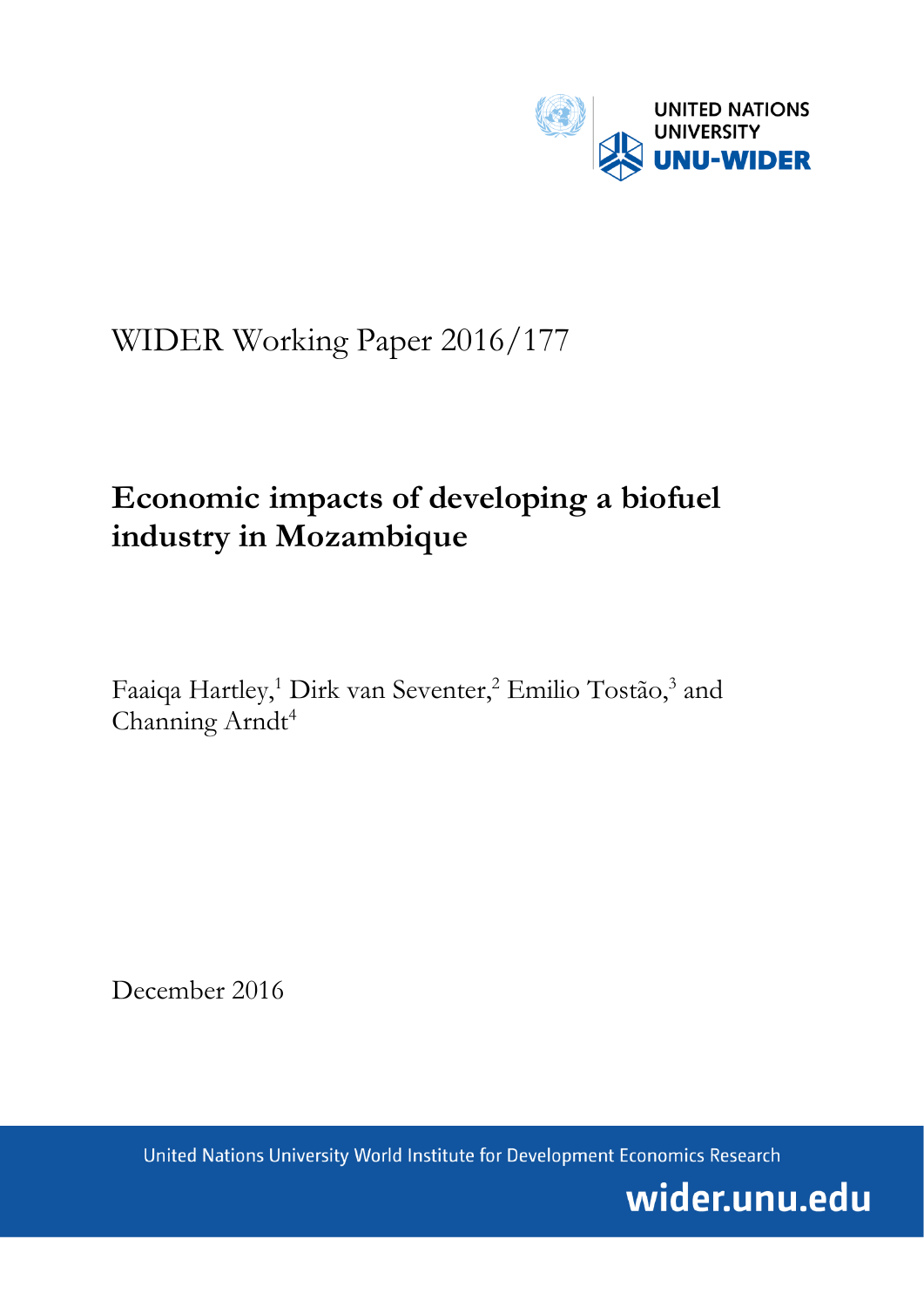**Abstract:** Mozambique is one of the most promising African countries for producing biofuels and the national biofuel policy of 2009 identifies measures to incentivize biofuel production. Demand for biofuels in the Southern African Development Community is expected to increase over the next few years as 7 of its 15 member states have implemented or proposed the implementation of blending mandates by 2020. South Africa is one of these countries. Using a dynamic recursive computable general equilibrium (CGE) model, we estimate the impacts of expanding biofuel production in Mozambique under both commercial and smallholder-type farming models, including and excluding bagasse cogeneration.

**Keywords:** biofuel, computable general equilibrium, food security, Mozambique

**JEL classification:** C68, Q16, Q18

Information and requests: publications@wider.unu.edu

ISSN 1798-7237 ISBN 978-92-9256-221-2

Typescript prepared by Sophie Richmond.

The Institute is funded through income from an endowment fund with additional contributions to its work programme from Denmark, Finland, Sweden, and the United Kingdom.

Katajanokanlaituri 6 B, 00160 Helsinki, Finland

<sup>1</sup> Energy Research Centre (ERC), Cape Town, South Africa, Corresponding author: [faaiqasalie@gmail.com;](mailto:faaiqasalie@gmail.com) 2 Consultant with UNU-WIDER; 3 Faculty of Agronomy and Forestry Engineering, University Eduardo Mondlane, Maputo, Mozambique; <sup>4</sup> Senior Research Fellow, UNU-WIDER, Helsinki, Finland.

This study has been prepared within the UNU-WIDER project on '[Inclusive growth in Mozambique](https://www.wider.unu.edu/node/461)—scaling up research and [capacity](https://www.wider.unu.edu/node/461)'.

Copyright © UNU-WIDER 2016

The United Nations University World Institute for Development Economics Research provides economic analysis and policy advice with the aim of promoting sustainable and equitable development. The Institute began operations in 1985 in Helsinki, Finland, as the first research and training centre of the United Nations University. Today it is a unique blend of think tank, research institute, and UN agency – providing a range of services from policy advice to governments as well as freely available original research.

The views expressed in this paper are those of the author(s), and do not necessarily reflect the views of the Institute or the United Nations University, nor the programme/project donors.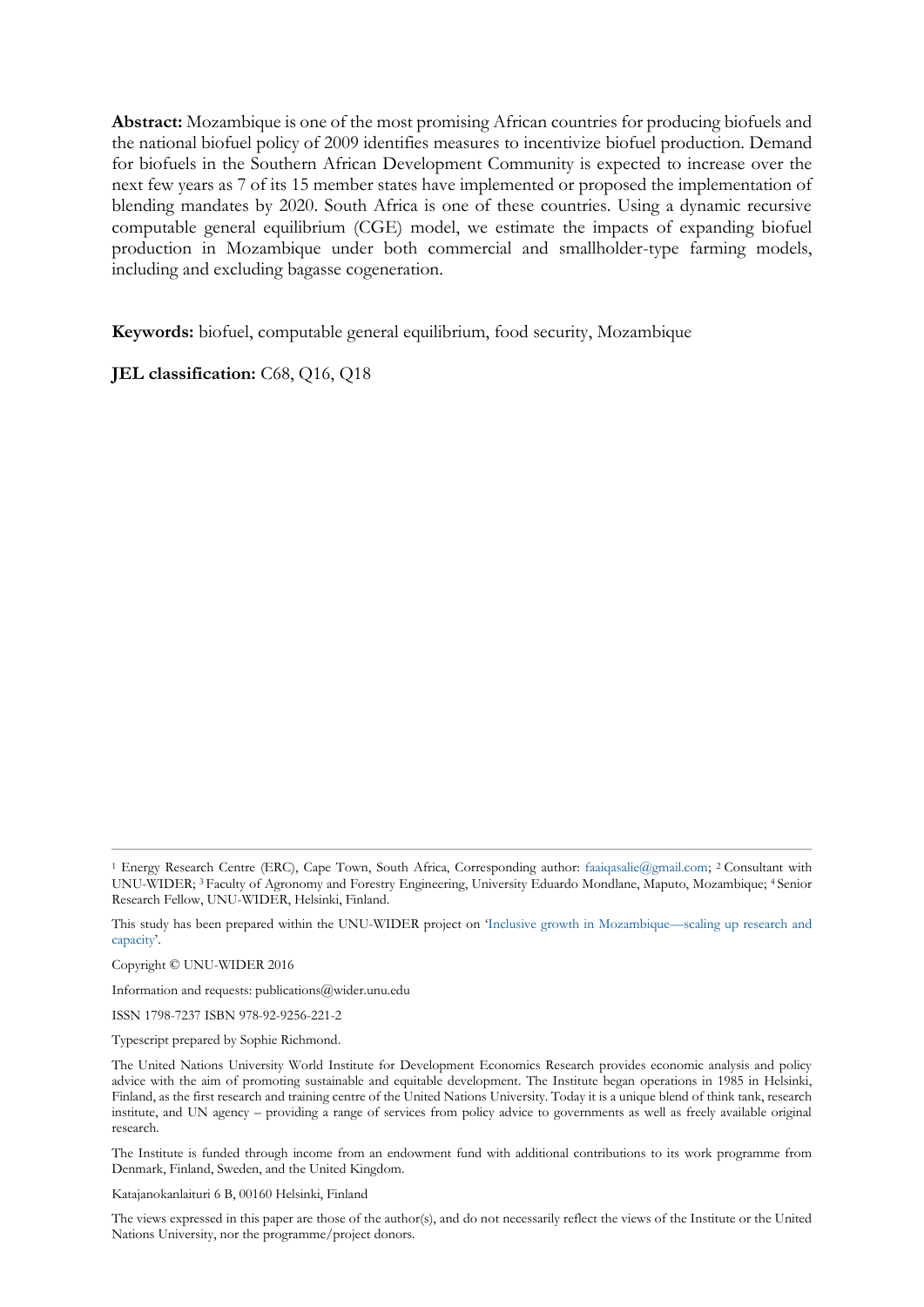## **1 Introduction**

Globally, country strategies to reduce greenhouse gas (GHG) emissions have included the use of biofuels in the transport sector. Countries have actioned this strategy through the implementation of blending mandates for domestic fuel sources. In 2013, the average global fuel ethanol blending rate was 6 per cent, generating around 120 billion litres of bioethanol demand (IEA 2015). It is estimated that the average global blending rate could potentially rise to 11 per cent by 2020, significantly increasing the demand for ethanol fuels globally (Braude 2015).

Biofuel demand in the Southern African Development Community (SADC) is also expected to increase over the next few years as 7 of its 15 member states have implemented or proposed the implementation of blending mandates by 2020. The announcement of blending mandates in South Africa of 2–10 per cent bioethanol and 5 per cent biodiesel, provides an anchor market for biofuels production in the SADC region. Given the size of fuel demand in South Africa, blending mandates could potentially result in bioethanol and biodiesel demand in excess of 1,400 and 90 million litres by 2025 respectively. Under a flex fuel car scenario, this demand could potentially increase to 2,500 and 130 million litres (Stone et al. 2015).

Southern Africa (excluding South Africa) has been identified as a potential source of biofuel supply due to its favourable climate, sizeable arable land availability, and abundant water supply (Schut 2010). Mozambique specifically is believed to be a key potential producer due to its biophysical characteristics, significantly underutilized agriculture potential, and well-developed sugar production sector. The government of Mozambique has also identified the biofuels sector as a potential source of energy security, economic growth, and poverty alleviation for the country. In March 2009, the government of Mozambique published its National Biofuel Policy Strategy (Resolution No. 22/2009; OGM 2009) which provides a framework and general set of guidelines for the development of a biofuels industry. In 2012, the government regulated the blending of all fuel with biofuels. A 10 per cent ethanol and biodiesel blend mandate was implemented for 2015, rising to 20 per cent by 2021.

Biofuel production offers many potential benefits to developing countries, especially those that are dependent on the agriculture sector for employment and economic growth. The development of the new sector could, it is argued, create new jobs and streams of income that would have a positive impact on households, particularly in rural areas. Tembe and Baloi (2016) report that the sugar industry has provided 30,000 direct employment opportunities as well as school, road, and water infrastructure to more than 4,250 households. This has assisted in poverty reduction in the country. Biofuel production may also have a positive impact on the country's trade balance either through exports, or, if produced for domestic consumption, through a reduction in needed fuel imports. It can assist developing countries in reducing emissions as it is a cleaner source of fuel, and can be used as an alternative to biomass for cooking and heating, reducing the level of deforestation.

In this paper, we assess the economic and welfare impacts of the development of a sugarcanebased bioethanol sector in Mozambique using a dynamic computable general equilibrium (CGE) model. Given the centrality of food security in biofuel and industrial crop discussions, we analyse in detail the impact of the sector on agriculture and processed food prices, household food consumption, and overall welfare. The potential impacts of cogeneration as a by-product from the bioethanol sector are also assessed as the increase in sugarcane output will result in increased waste (i.e. bagasse), which could be used for power generation. Furthermore, we aim to highlight the differential impacts of smallholder versus commercial sugarcane farming, as well as the potential impacts that the displacement of normal agricultural land use for industrial crop use may have.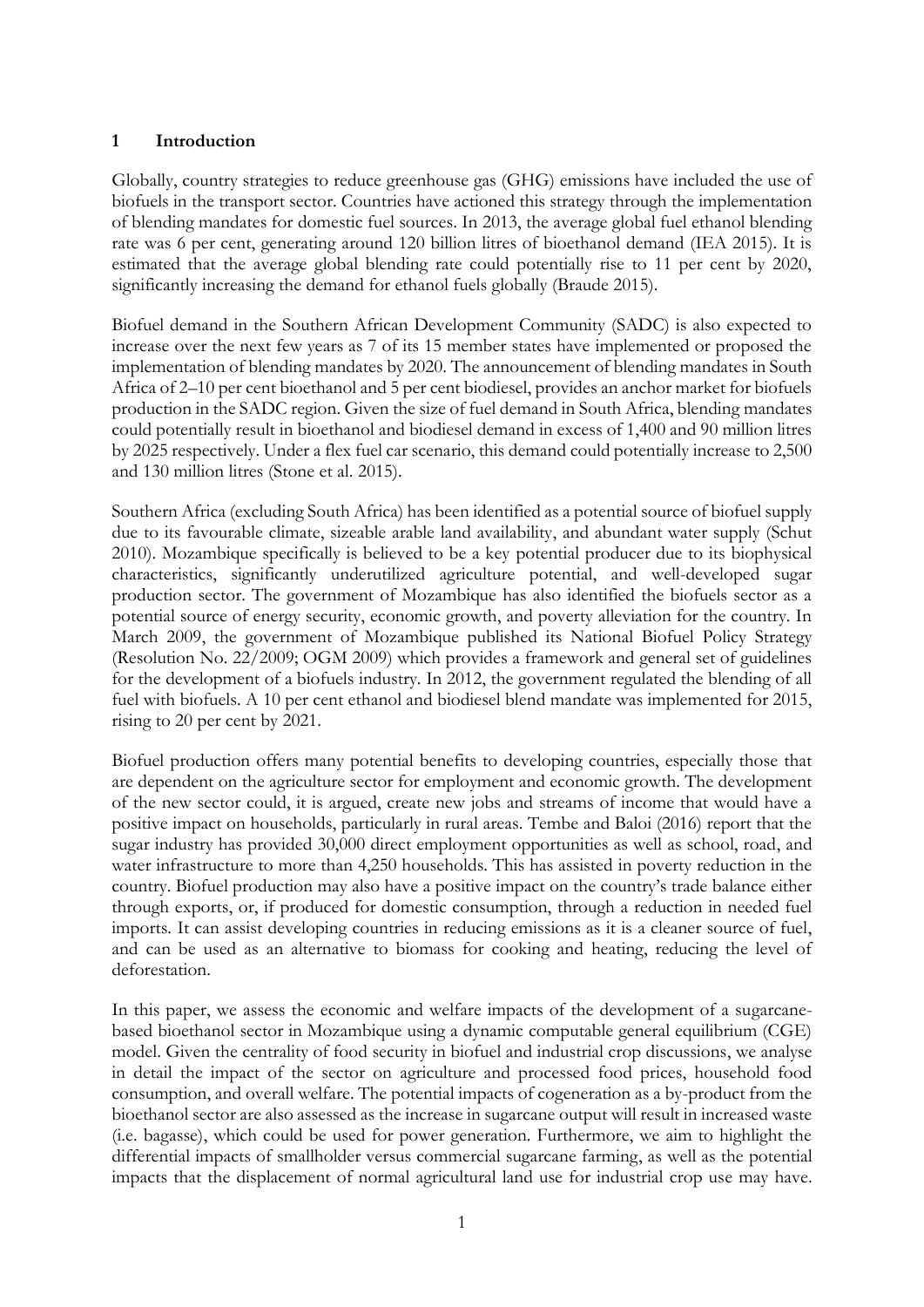The remainder of this paper is structured as follows: section 2 discusses the potential for biofuel production in Mozambique and the associated production costs; section 3 outlines the modelling methodology and scenarios assessed; section 4 discusses the model results; and section 5 concludes with key points from the analysis and the implications thereof.

# **2 Potential for biofuel production in Mozambique**

### **2.1 Feedstock crops and farming models**

The government of Mozambique approved the use of sugarcane and sweet sorghum as feedstock crops for bioethanol production in its National Biofuel Policy Strategy. Sugarcane was identified due to its energy efficiency and associated low production costs (Tembe and Baloi 2016). Sweet sorghum was identified as it has low input requirements, is drought-tolerant, and can serve simultaneously as a biofuel feedstock (using the plant stalk) and food crop (using the grain). While the country produces sizeable cassava volumes (5.1 million tonnes in 2014), the food status of and potential competition for the crop may render it unattractive for use in bioethanol production. Food security is of concern in Mozambique, particularly over the last three years, as lower rainfalls have left districts dependent on dryland agriculture vulnerable (Tembe and Baloi 2016). Jatropha and coconuts were approved for biodiesel production. However, previous negative experiences with jatropha have left farmers hesitant about growing the crop.

Support in Mozambique seems to be strongest for the use of sugarcane as a feedstock for biofuel production. This is due to the well-established sugar industry, high sugarcane crop output, and the non-food crop status of the commodity – very little of the sugarcane produced and refined in Mozambique is used for domestic consumption. Lower global demand for Mozambican sugar (due to the removal of limits for beet sugar production in the European Union [EU] from 2017) along with lower global sugar prices also encourage the search for alternative higher value uses for sugarcane grown in the country. For these reasons, we only consider sugarcane as a feedstock to biofuel, specifically bioethanol, production in this paper.

In 2014, Mozambique produced just over 3.6 million tonnes of sugarcane (FAOSTAT 2016) on 46,296 hectares (ha) of land, resulting in a yield of 77.7 tonnes per ha (t/ha). Sugarcane is largely produced by the four sugar companies in the country, namely Marromeu, Mafambisse, Maragra, and Xinavane. Xinavane is the largest sugar producer, accounting for around 50 per cent of total sugar production in Mozambique. Under the Xinavane structure, 70 per cent of the required sugarcane for milling operations is produced by the company. The remaining 30 per cent is sourced from private medium-sized and community farmers as the sugar companies' farm lands are fully utilized. The sugar company plays an important role in non-company sugarcane farming, particularly in the case of community farmers, who account for 12.5 per cent of total sugarcane output in the country. The company enters sugarcane purchasing agreements with community farmers and provides most of the needed inputs, including irrigation infrastructure and fertilizer inputs. Community farmers mostly only provide their labour and land. Payment for the sugar company inputs are deducted from receipts by community farmers for the sugarcane produced. Sugar companies also provide technical training to provide community workers with the necessary skills for sugarcane production. This is done to assist medium-scale and community farmers achieve crop yields of at least 100t/ha (Tembe and Baloi 2016). In 2015, private medium and community farmer sugarcane crop yields averaged between 60 and 78t/ha. The Centro de Estudos de Políticas e Programas Agroalimentares (CEPPAG) anticipates commercial and community yields of 92.3 and 90.5t/ha in 2016/17 (CEPPAG 2016).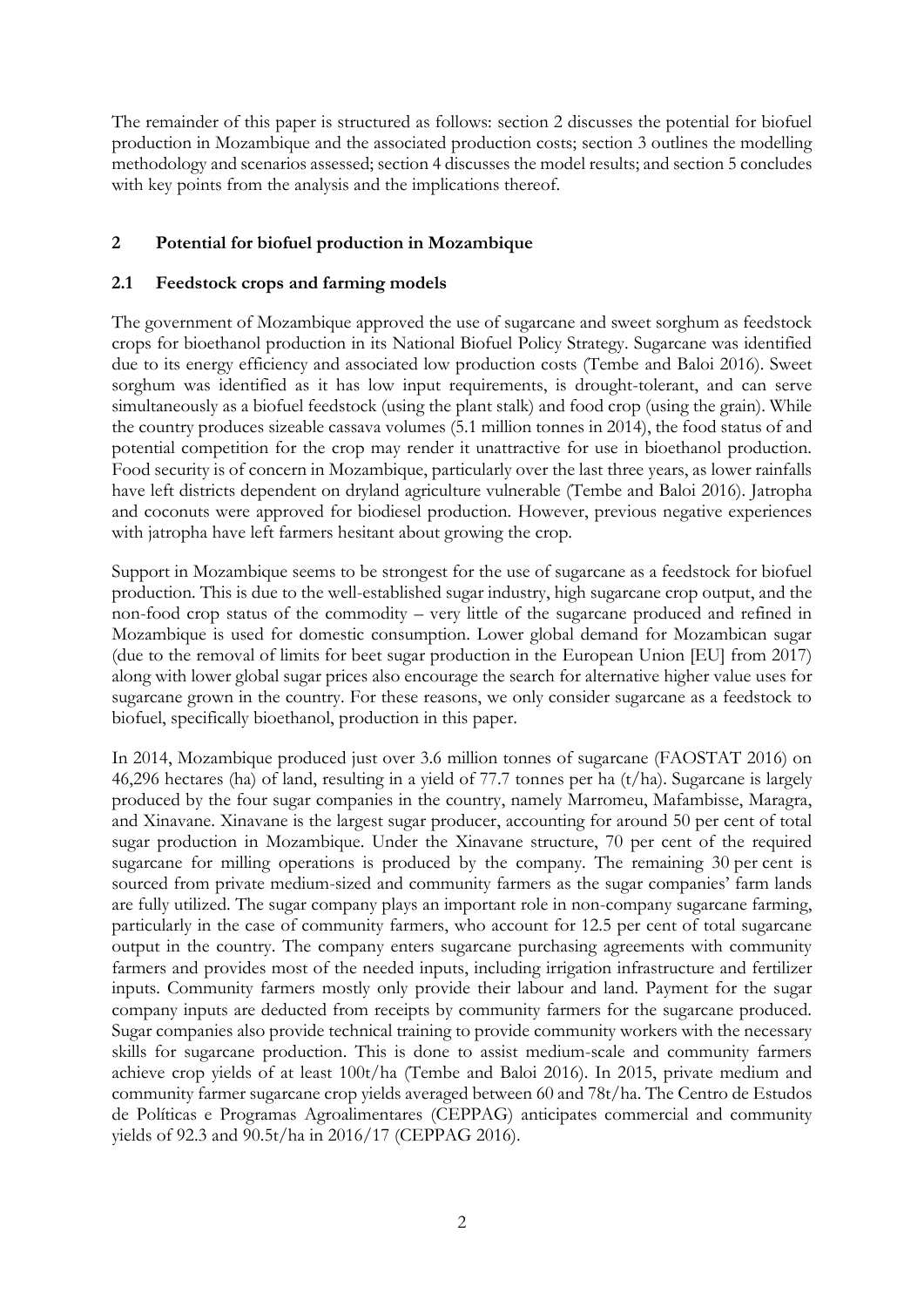Land availability is not expected to be a constraint to the expansion of sugarcane farming and hence bioethanol production. As part of their study to identify the constraints to biofuel production in Mozambique, Tembe and Baloi (2016) identify approximately 3 million ha of land appropriate for sugarcane farming in the country. An additional 19 million ha was identified as being moderately appropriate. Furthermore, about 80,000 ha of land equipped with irrigation infrastructure is also available in the country. The use of this land, however, has not been determined and is dependent on local priorities. While cash crop farming is still largely based on dryland farming methods, sugarcane production uses irrigation infrastructure.

The availability of infrastructure to transport bioethanol to neighbouring countries is necessary for the success of the sector. Schut et al. (2010) explored biofuel projects formally submitted to government, expressions of interest, and the inventory of implemented projects and found that biofuel projects have generally been proposed in areas with good infrastructure where sufficient access to ports is available. Ports, and road infrastructure used to access these ports, are reported to be in good condition. Ports are also equipped with fuel storage facilities, which the government is planning to rehabilitate, expand and modernize. However, we do not consider the impacts of additional infrastructure needed for transport in this study.

## **1.2 Costs of bioethanol production**

To inform this analysis, sugarcane production costs and farming yields were collected by CEPPAG. The data collected by CEPPAG was based on the Xinavane sugarcane farming operations (including own farm costs as well as outsourced sugarcane operations). This data is used to inform the technology vectors included in the modelling exercise. Sugarcane yields are used to calculate the amount of land needed for sugarcane farming. CEPPAG has advised that the costs of other operators are like those of the Xinavane operations and that these costs would therefore fairly reflect average new sugarcane production costs in the country. The budget data did not offer information on the returns to the production factor capital. We use shares derived in a similar study for Zambia (see Hartley et al. 2016).

The sugarcane-to-ethanol conversion rate is reported to be 10 litres per tonne via the molasses route and 80 litres per tonne through direct conversion (Shumba et al. 2011). In this study, we assume that additional sugarcane grown is for bioethanol use only. Thus, we apply the direct conversion rate in line with other studies (Arndt et al. 2012; Hartley et al. 2016; Sinkala et al. 2013). Table 1 illustrates the potential cost of sugarcane feedstock in Mozambique. Due to data confidentiality, information is presented in aggregate form. Feedstock costs are found to be less than US\$0.20 per litre (/L).

Very little bioethanol production occurs in Mozambique. Production that does take place is largely for own use with no large-scale commercial production taking place (Tembe and Baloi 2016). Thus, there is no Mozambique-specific data available for bioethanol processing. Following the approaches of Sinkala et al. (2013) and Hartley et al. (forthcoming), estimates from international experience are used. Specifically, we use information from Sinkala et al. (2013), which is based on a 2010 study by the Asia Pacific Economic Cooperation Secretariat (APEC 2010) in which the processing costs are considered for Brazil, Malaysia, and the USA over a 10-year period. Table 2 reports the bioethanol costs used. Including the costs of the sugarcane feedstock (see Table 1), it would cost between US\$0.32 and US\$0.33 to produce 1 litre of bioethanol in Mozambique.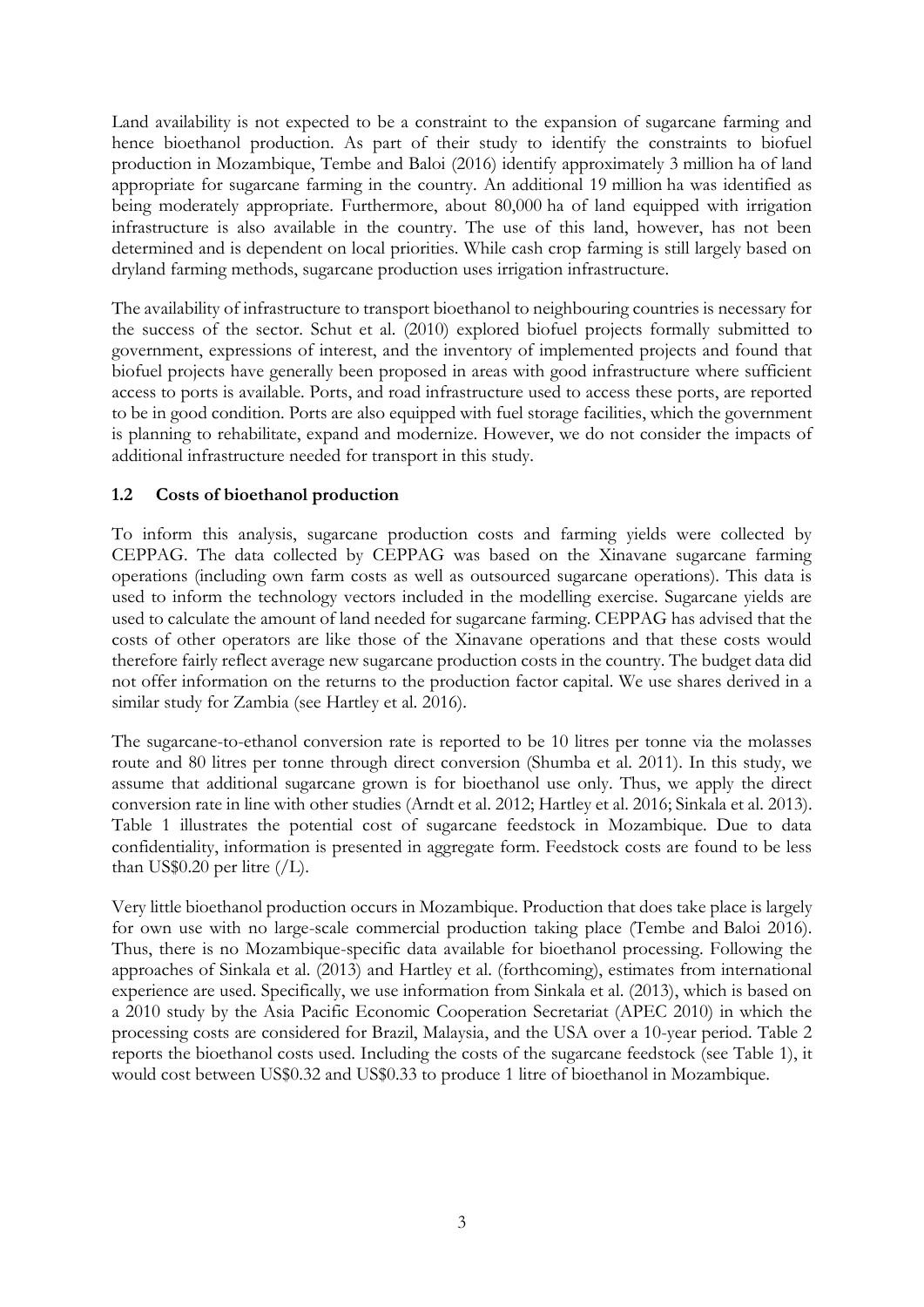Table 1: Bioethanol feedstock costs in Mozambique

|                                        | Farm type |            |
|----------------------------------------|-----------|------------|
|                                        | Community | Commercial |
| Total production cost (US\$)           | 3,786,936 | 16,036,166 |
| Land area (ha)                         | 2,934     | 11.349     |
| Total cost (US\$/ha)                   | 1.291     | 1.413      |
| Yield (tonne/ha)                       | 90.50     | 92.30      |
| Total cost (US\$/tonne)                | 14 2 R    | 15.31      |
| Ethanol conversion rate (litres/tonne) | 80        | 80         |
| Litres/ha                              | 7.240     | 7.384      |
| Total cost (US\$/litre)                | 0.18      | 0.19       |

Source: CEPPAG (2016), own calculations.

Table 2: Bioethanol processing costs

|                             | US\$/litre    |
|-----------------------------|---------------|
| Feedstock unit cost         | $0.18 - 0.19$ |
| Capital cost and interest   | 0.00          |
| Chemical/enzymes            | 0.01          |
| Energy/utility              | 0.02          |
| Operations/maintenance      | 0.04          |
| Unforeseen (extra required) | 0.02          |
| Total cost                  | $0.32 - 0.33$ |

Source: Sinkala et al. (2013), CEPPAG (2016), own calculations.

The production structures of commercial and community farmers are very similar, as illustrated in Figure 1. This is because community farmers receive the bulk of their inputs from the sugar company that owns the commercial farms. The result is also influenced, however, by the government's ban on mechanization for harvesting. Labour is therefore a relatively large share of costs for both commercial and community farmers. Capital costs make up a smaller share of community farmer budgets, thus community feedstock farmers seem to have stronger links to the domestic economy, as they spend a larger share of their budget on labour and intermediate goods and services. Commercial feedstock producers spend 20 per cent of their budgets on capital returns, most of which are likely to be offshore payments. In terms of intermediate consumption, farmers spend a large share of their budgets on services, primarily on transportation and storage.

As expected, feedstock crops are the largest input into the ethanol production process. This is presented by the share of expenditure on agriculture. Relative to commercial and community feedstock budgets, labour makes up a very small share of ethanol processing costs. This indicates that employment gains are likely to come from feedstock farming rather than ethanol processing.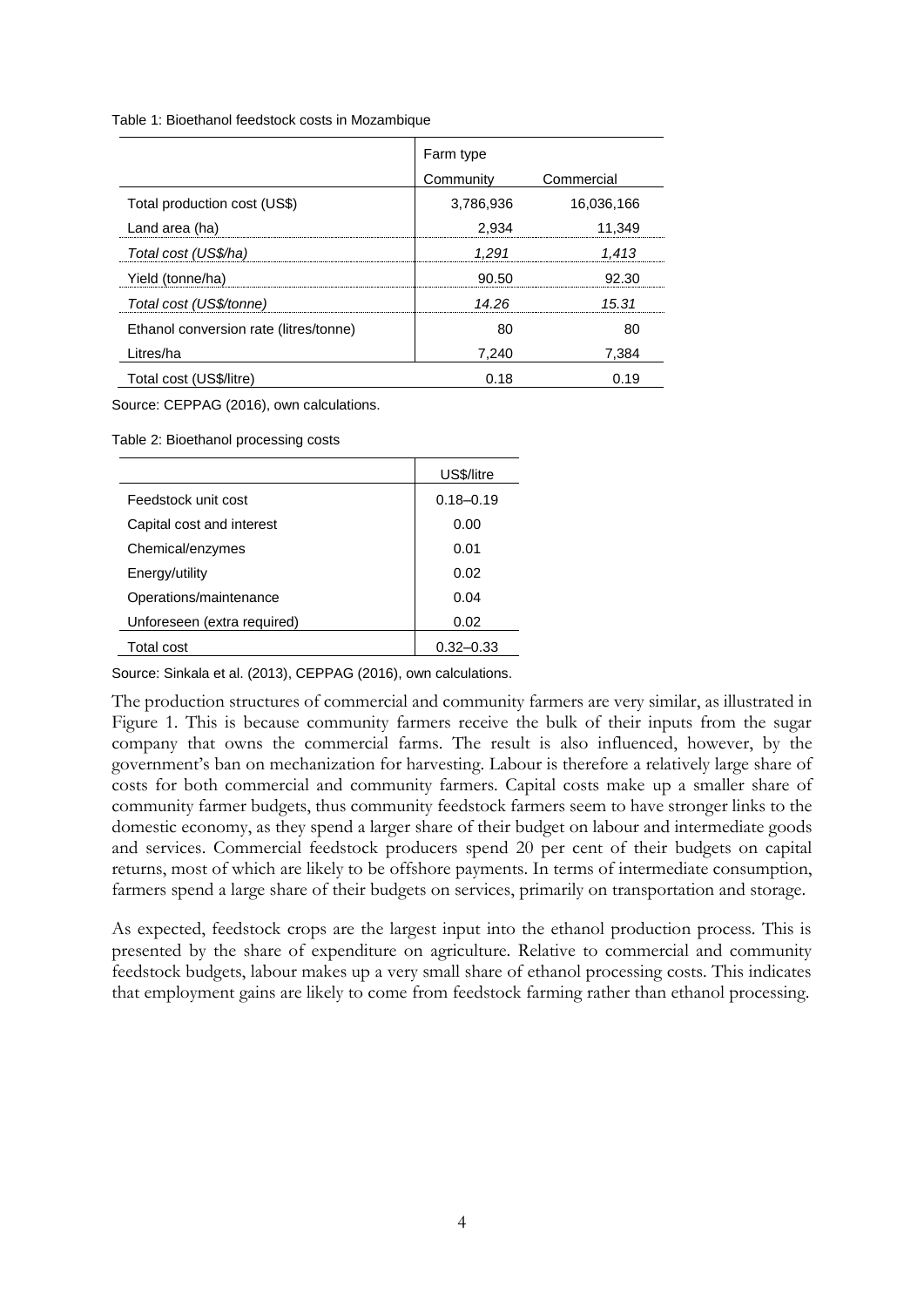Figure 1: Feedstock and processing expenditure by component



Source: CEPPAG (2016), Sinkala et al. (2013), own calculations.

## **2 Modelling methodology**

-

### **2.1 A dynamic recursive CGE model for Mozambique**

A dynamic recursive CGE model for Mozambique is used to quantify the economy-wide impacts of introducing a bioethanol industry in the country. The model is based on a newly developed 2012 Social Accounting Matrix (SAM) for Mozambique developed by van Seventer (2015) using data from the Instituto Nacional de Estatística and the International Monetary Fund (IMF). The SAM consists of 55 industries and commodities, 4 labour groups, and 10 representative household groups.<sup>1</sup> Representative household groups are defined by quintile for rural and urban areas using per capita expenditure data. Labour categories are defined by educational attainment and are categorized into incomplete primary, complete primary, complete secondary, and complete tertiary education. Other institutions: government, enterprises, and the rest of the world are also represented. The SAM also includes household production for own consumption, which makes up a large share of total rural household consumption.

Behavioural equations in CGE models capture the decision-making process of industries and households that maximize profits and utility subject to costs and purchasing power respectively. Producers consume both domestic and imported intermediate goods and services as well as factors of production. Production factors include capital, labour, and, in the case of agriculture, land. Intermediate goods and services consumption is governed by Leontief functions, while the consumption of production factors is specified according to constant elasticity of substitution (CES) functions. As a result fixed shares of goods and services are required in the production process, but production factors can be substituted according to changes in their relative prices.

For this specific model, we assume that each activity only produces one commodity. Commodities are sold to other industries as intermediate inputs and to households, government, and the rest of the world for final consumption and as investment goods. The level of commodities supplied to

<sup>1</sup> While existing sugarcane production and consumption is included in the 2012 SAM, the underlying data for this sector is not based on the fieldwork referred to earlier. Information from the fieldwork is used to inform new sugarcane production for bioethanol use.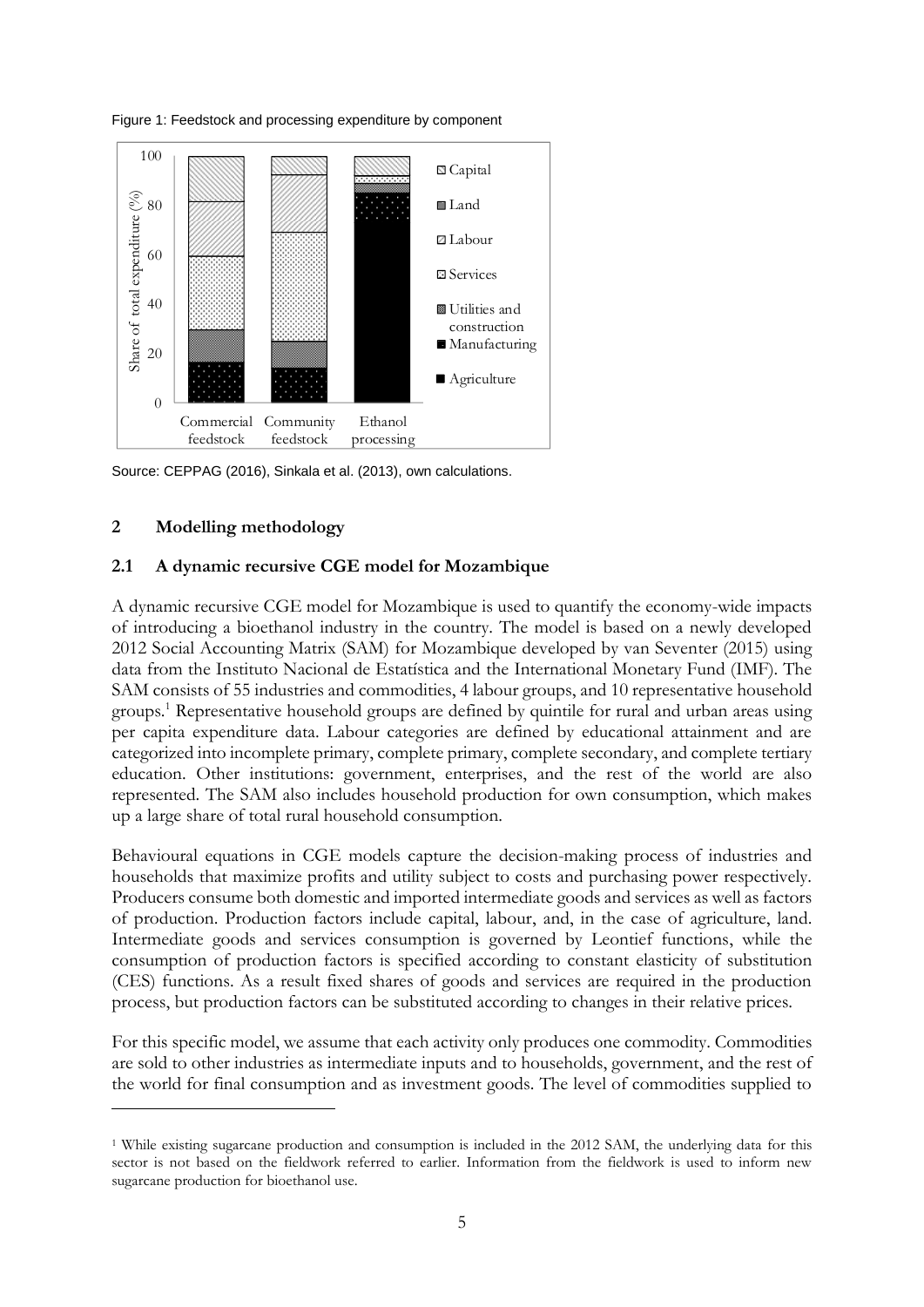domestic versus international markets is based on relative prices and is governed by a constant elasticity of transformation (CET) function. Similarly, the volume of goods and services imported is also based on relative prices and is represented by an Armington function. We assume that Mozambique is too small to directly affect global prices, which therefore remain fixed.

Households earn an income from providing labour, land, and capital to industries; and from government and foreign transfers. Returns to foreign labour, land, and capital are repatriated. Households consume both domestic and foreign commodities, pay taxes, transfer money abroad, and save. Consumption is based on a linear expenditure system (LES) of demand.

Structural equations ensure macroeconomic consistency between incomes and expenditures within the model. Closure rules are used to describe the functioning of the economy; these include the behaviour of exchange rates, investment, government savings, prices and quantities production factors supplies. In this exercise, we assume that the exchange rate adjusts to absorb shocks to the economy while foreign savings remain fixed. The level of investment is determined by total savings in the economy (private, government, and foreign). Government savings adjusts to changes in income and expenditure – all tax rates remain unchanged. The domestic price index is used as the model numéraire. To fully assess the impact on resource shifts, we assume that all labour and land in the economy is initially fully employed. Capital, not used in the biofuel industry, is also fully employed but is activity-specific. Existing capital can therefore not shift to other sectors in the economy.

# **2.2 Structure of the Mozambique economy**

Apart from the service sector, agriculture is the largest contributor to gross domestic product (GDP) in Mozambique. In 2012, the agriculture, fishing, and forestry sector accounted for 28.5 per cent of total GDP and employed more than 75 per cent of the working population. More than 90 per cent of workers in the sector are unskilled with primary education or less.

Mozambique is dependent on imports for food security. In 2012, imports account for 20.3 per cent of total food crop demand and 40.4 per cent of processed food demand. Almost 40 per cent of cereal crops supplied to the market (maize, sorghum, rice and other cereals) are imported. Food crops and processed foods account for a relatively small share of exports (8.7 per cent) and total output (7.8 per cent). Food crops are largely used as intermediate inputs into cereal and vegetable processing for domestic intermediate and final consumption.

Mozambique is a net exporter of mining commodities. In 2012, 64.3 per cent of total mining output was sold on the world market. Manufactured metals and metal products were the largest exported commodity in 2012 with about 70 per cent of total output exported, accounting for 27 per cent of total exports. The service sector is the largest contributor to GDP and main consumer of capital and high-skilled labour.

Figure 2 illustrates household consumption by main commodity group. As highlighted previously, the 2012 SAM for Mozambique includes production for own use (i.e. subsistence consumption). The figure illustrates that, in 2012, subsistence consumption accounted for more than 40 per cent of total household consumption in Mozambique. For rural households, production for own use comprised 36.7 per cent of total consumption and almost 80 per cent of agriculture, fishing, and forestry consumption. This highlights the importance of subsistence farming for food security to poorer households in Mozambique. Subsistence consumption is not as important for urban households, accounting for less than 12 per cent of total consumption and around only 9 per cent of agriculture, fishing, and forestry consumption. Rural and urban households receive the bulk of their incomes from the supply of low-skilled labour. Urban households, however, also receive a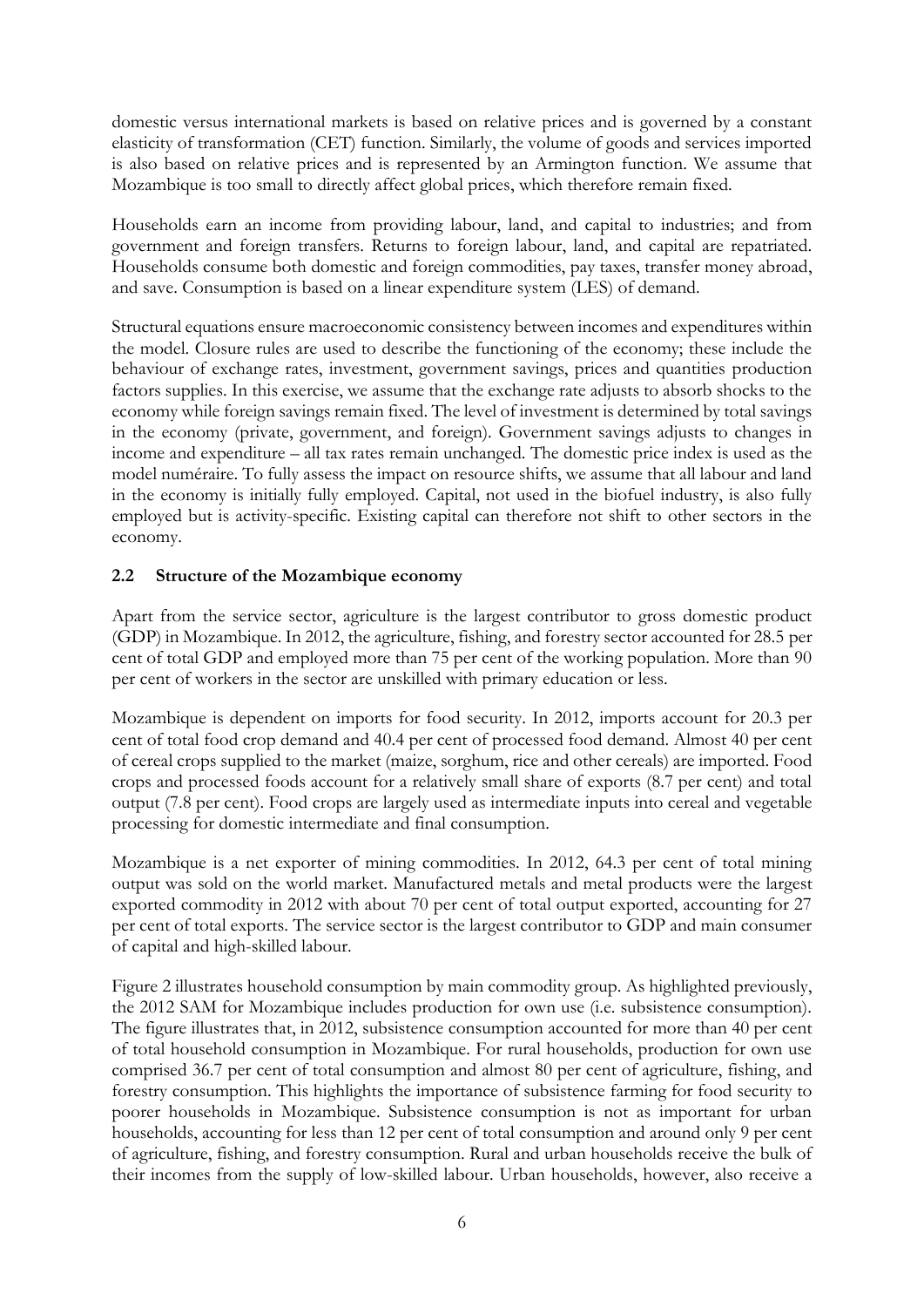large share of income from capital returns, while rural households receive additional income from land returns (see Figures 2 and 3).

|  |  | Table 3: Structure of Mozambique economy, 2012 |  |  |
|--|--|------------------------------------------------|--|--|
|  |  |                                                |  |  |

|                                                  | Share of total (%) |                  |            |         |         |                        |                        |
|--------------------------------------------------|--------------------|------------------|------------|---------|---------|------------------------|------------------------|
|                                                  | <b>GDP</b>         | Labour<br>income | Employment | Exports | Imports | Exports/<br>output (%) | Imports/<br>demand (%) |
| <b>Total GDP</b><br>Agriculture,<br>forestry and | 100.0              | 100.0            | 100.0      | 100.0   | 100.0   | 17.6                   | 27.3                   |
| fishing                                          | 28.5               | 29.3             | 75.4       | 4.6     | 5.5     | 5.9                    | 13.6                   |
| Food crops                                       | 20.6               | 20.3             | 40.2       | 1.9     | 4.7     | 5.5                    | 20.3                   |
| Other agriculture<br>Forestry and                | 4.1                | 4.0              | 10.6       | 1.0     | 0.5     | 6.7                    | 7.2                    |
| fishing                                          | 3.8                | 5.0              | 24.6       | 1.6     | 0.2     | 5.9                    | 5.1                    |
| Mining                                           | 3.4                | 1.4              | 1.0        | 13.9    | 0.2     | 64.3                   | 4.6                    |
| Manufacturing                                    | 11.7               | 8.7              | 2.2        | 47.0    | 74.5    | 40.2                   | 63.2                   |
| Food processing<br>Other                         | 4.4                | 4.5              | 0.9        | 6.8     | 14.7    | 12.8                   | 40.4                   |
| manufacturing<br>Utilities and                   | 7.3                | 4.2              | 1.3        | 40.2    | 59.8    | 54.3                   | 74.1                   |
| construction                                     | 6.4                | 4.9              | 3.7        | 9.9     | 5.1     | 20.9                   | 16.0                   |
| <b>Services</b>                                  | 50.1               | 55.8             | 17.7       | 24.7    | 14.7    | 8.0                    | 6.7                    |

Source: 2012 Mozambique SAM, van Seventer (2015), Jones and Tarp (2015), Pauw et al. (2012).



Figure 2: Household consumption, 2012 Figure 3: Household income by source



# **2.3 Baseline growth path**

The baseline scenario represents a potential growth path for the Mozambique economy for the 2012 to 2025 period. The 2012 SAM is used as the starting point for defining relationships and parameters used in the CGE model. This structure is extended to 2025 using endogenous model solutions and exogenous growth assumptions for labour, livestock, and land supply; government expenditure and foreign savings. Capital stocks are updated in each period by investment from the previous period, after accounting for depreciation. Increases in sector capital stocks are a function of profitability in the previous period as well as share of total capital stock. Total factor productivity is adjusted for broad industry groups (agriculture, industry, and services) such that the baseline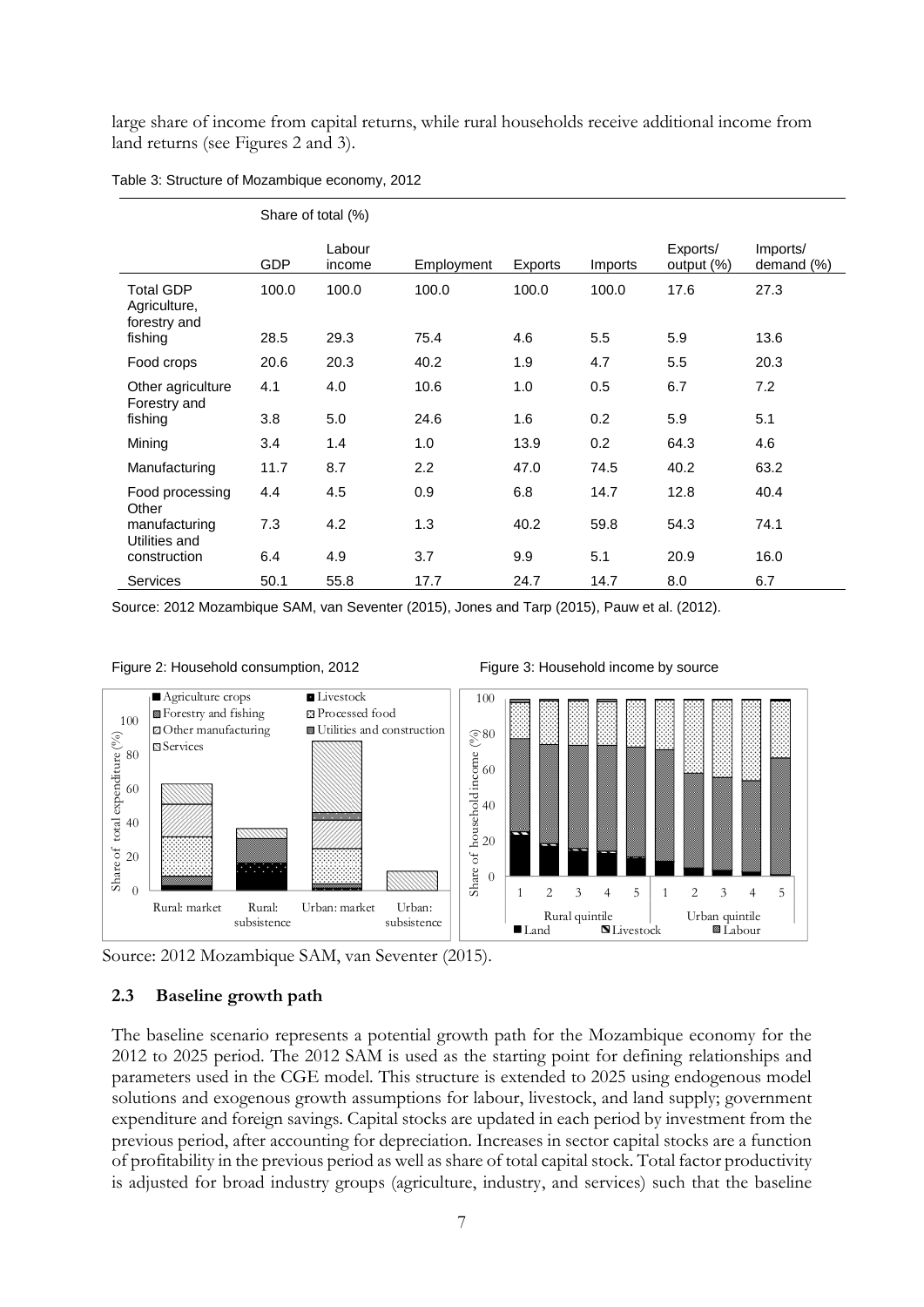reflects historical and projected growth trends. Real GDP growth for the 2015 to 2025 period reflects the IMF projections for growth of about 7.2 per cent per annum (IMF 2016). On average, sector total factor productivity is adjusted upward by about 2.8 per cent per annum. The first column of Table 4 illustrates the core macroeconomic assumptions used in the development of the baseline scenario.

|                                                    |                 | Scenario 1                | Scenario 2               | Scenario 3                   | Scenario 4                   |  |  |
|----------------------------------------------------|-----------------|---------------------------|--------------------------|------------------------------|------------------------------|--|--|
|                                                    | <b>Baseline</b> | Bioethanol,<br>status quo | Bioethanol,<br>$50 - 50$ | Bioethanol +<br>cogeneration | Bioethanol +<br>displacement |  |  |
| Average annual growth rate (%)                     |                 |                           |                          |                              |                              |  |  |
| <b>Total GDP</b>                                   | 7.2             | 7.204                     | 7.203                    | 7.219                        | 7.202                        |  |  |
| Labour supply                                      | 4.0             | 4.000                     | 4.000                    | 4.000                        | 4.000                        |  |  |
| Capital stock                                      | 5.3             | 5.336                     | 5.336                    | 5.341                        | 5.336                        |  |  |
| Biofuel capital stock                              | 0.0             | 155.451                   | 149.932                  | 201.859                      | 155.451                      |  |  |
| Livestock stock                                    | 1.0             | 1.000                     | 1.000                    | 1.000                        | 1.000                        |  |  |
| Land supply                                        | 1.0             | 1.273                     | 1.275                    | 1.273                        | 1.254                        |  |  |
|                                                    |                 |                           |                          |                              |                              |  |  |
| Deviation from baseline final year value, 2025 (%) |                 |                           |                          |                              |                              |  |  |
| Real exchange rate*                                |                 | 0.041                     | 0.043                    | 0.046                        | 0.051                        |  |  |
| Real food prices                                   |                 | 0.000                     | $-0.001$                 | 0.002                        | 0.004                        |  |  |

Table 4: Core macroeconomic assumptions and results, 2015–25

\* A postive (negative) value indicates an appreciation (depreciation).

Source: Authors' calculation based on the results from the Mozambique CGE model.

While we have attempted to include a realistic baseline scenario for the Mozambique economy, the choice thereof is not critical for the purposes of this study. The focus of this study is to assess the economy-wide impact of bioethanol production in Mozambique. We are therefore mainly interested in the differences between the base and various scenario outcomes.

#### **2.4 Incorporating bioethanol production**

The 2012 SAM for Mozambique is extended to include biofuel crop farming and bioethanol production using the technology vectors described in section 2.2. Sugarcane farming for bioethanol use is separated from general sugarcane farming for ease of modelling. We distinguish between commercial and community bioethanol crop farming as illustrated in Table 1. Both commercial and community farmers, as well as bioethanol processing firms, use capital from foreign markets. This is a reasonable assumption not only for commercial but also community farmers, as the latter currently produce for the sugar companies which are modelled to be foreign owned. Mozambique has also received significant interest from international investors for biofuel production since 2004, when the government announced its support for biodiesel production using jatropha (Schut et al. 2010). To reflect this in our modelled economy, almost all post-tax capital returns are repatriated to foreign commercial lenders, adding little to domestic incomes. About 0.1 per cent of capital returns go to the wealthiest urban household group. A new factor account is introduced into the SAM to capture this. In the baseline scenario, bioethanol crop and processing production is set to (almost) zero, providing a counterfactual for assessing the economic impacts of bioethanol production.

The introduction of the new industry creates a demand for bioethanol crops, which is supplied by the local market. To simulate the expansion in ethanol production, we exogenously increase the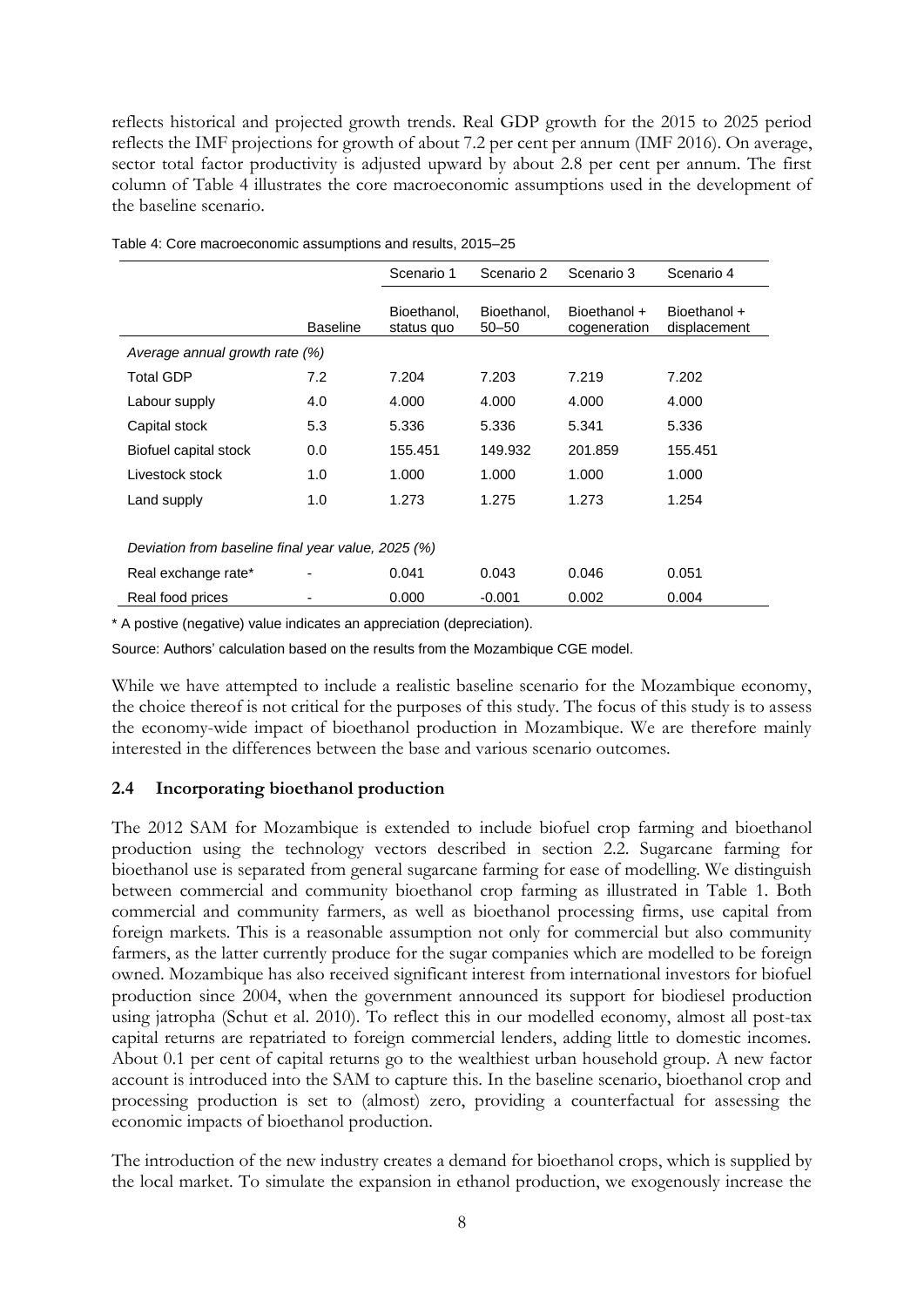supply of land made available to feedstock farmers for the specific scenario. Farmers draw (foreign) capital, labour, and intermediate inputs into their production process. Feedstock outputs are used by the processing sector, along with capital, labour, and intermediate inputs, to produce bioethanol.

The development and upgrading of processing infrastructure for bioethanol production, if coupled with the development of cogeneration capacity, can also add to electricity supply. Sugarcane waste, bagasse, is typically used to meet the energy needs of the sugar mill, but in most cases there is an excess supply that can be supplied to the national grid. Mauritius has been successful in using bagasse for electricity production. In 2013, the country produced around 475 GWh (Gigawatt hours) of electricity from bagasse, comprising just over 16 per cent of total electricity production and 20 per cent of local electricity demand (Ministry of Energy and Public Utilities 2015). Deepchand (2005) estimated that Africa had the potential to produce 10,000 GWh of electricity from existing sugarcane waste. Mozambique specifically was estimated to have potential cogeneration power of between 154 and 242 GWh. These numbers are based on conversion factors of 70 kWh/tonne (kilowatt hours) and 110 kWh/tonne respectively. The potential for electricity production from little additional investment can significantly increase the benefits of bioethanol production in Mozambique. To assess this impact we include the potential for cogeneration through the introduction of a new bioethanol and cogeneration processing sector. The technology vector for this sector is like that of the bioethanol processing sector but also includes the cost of capital for generating electricity using bagasse. The levelized cost of electricity is estimated to be US\$0.08/kWh (2015 prices). This estimate is derived from the Mauritius experience of building two 35 MW (megawatt) bagasse plants for a cost of US\$90 million in 2000 (Deepchand 2005). Electricity is a by-product from bioethanol production, adding to domestic supply in the country. Based on Deepchand's (2005) estimates, we assume that 70 kWh of electricity is produced from 1 tonne of sugarcane.

We assume that all bioethanol is exported. It is likely, particularly in Mozambique given blending mandates, that some of the bioethanol produced may be used domestically. Previous biofuels projects proposed, however, were for meeting international demand (Schut et al. 2010). Either way, this does not have a significant impact on the results as the country is dependent on imports for its fuel needs. Domestic use of bioethanol would reduce exports of bioethanol but also reduce imports of petroleum.

### **2.5 Scenarios and assumptions**

As highlighted in the introduction, the blending mandates announced in South Africa provide a key anchor market for biofuels in the SADC and Southern African region. Stone et al. (2015), assuming an average growth rate of 2.7 per cent for the 2007 to 2040 period (real GDP growth averaged 2.3 per cent between 2007 and 2015), estimates that bioethanol demand in South Africa could potentially increase to between 300 and 1,400 million litres per annum by 2025 under a 2 and 10 per cent blending mandate respectively. We therefore consider the economic impacts for Mozambique if it were to meet the upper end of this demand by 2025. Production is assumed to increase by about 160 million litres per annum over a 10-year period, such that by 2025 the sector produces 1,400 million litres of ethanol. We consider four scenarios in our analysis.

Scenario 1 (Bioethanol, status quo) assesses the impact of developing a sugarcane bioethanol sector in Mozambique. We assume that the current structure of the sugarcane farming system is maintained; that is, 87.5 per cent of sugarcane is produced by commercial farmers and the remainder by community farmers. Macro and factor assumptions are described in section 3.1. Capital for bioethanol crop farming and processing is assumed to be funded by international investors and therefore has no direct impact on the domestic capital supply and demand by other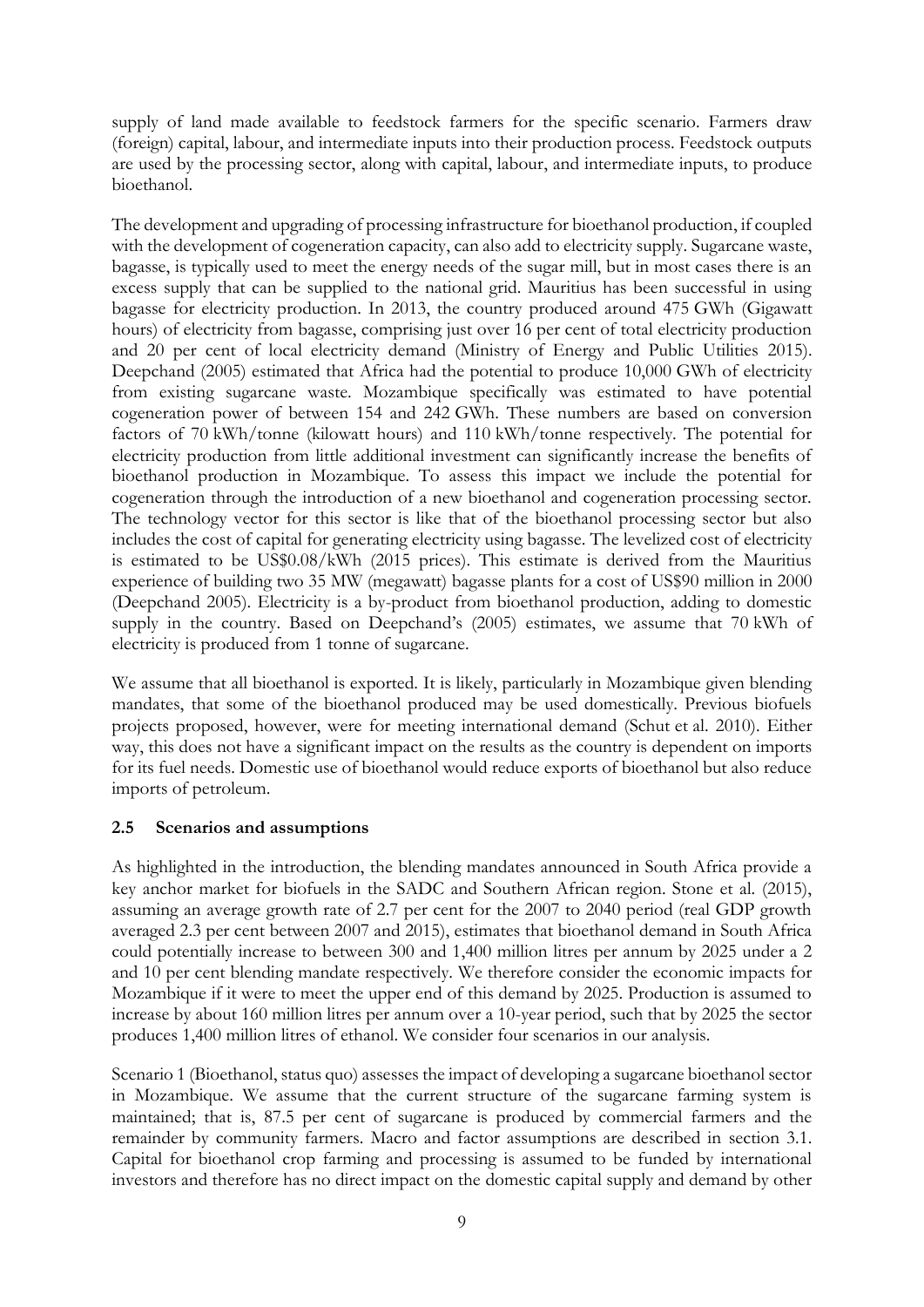industries. Land for feedstock crop farming is acquired from currently unused land. Total land use in the economy therefore increases.

Scenario 2 (Bioethanol, 50–50) is the same as scenario 1 except that the sugarcane needed for bioethanol production comes equally from both commercial and community farmers. The implication of this is that marginally more land is needed for the same level of sugarcane production as community farmer yields are lower; and more labour resources are required as community farmers are more labour intensive. The purpose of this scenario is to assess whether there are significant welfare gains from using a larger share of community farmers relative to the status quo.

Scenario 3 (Bioethanol, status quo + cogeneration) is the same as scenario 1 but includes the impact of cogeneration as described under section 3.4.

While there is little evidence to suggest that growing sugarcane as a feedstock for ethanol production would result in the displacement of food crops – sugarcane is not considered a food crop and sugar companies have agreed with farmer associations to set aside 30 per cent of irrigated community farm lands for food crop production – some farmers interested in bioethanol crop farming have indicated that they would move their livestock operations to rain-fed land. For this reason, as well as due to the importance of food security in Mozambique, we assess the impact of bioethanol production should 50 per cent of land needed by smallholder farmers for growing sugarcane farming displace other agricultural activities. All other assumptions in this scenario (scenario 4: Bioethanol, status quo + displacement) are the same as in scenario 1.

While climate variability may potentially have a significant impact on crop production yields in Mozambique, the impact on sugarcane is likely to be smaller as farmers use irrigation systems instead of rain for watering. Drier and hotter climatic conditions, however, are likely to lead to more frequent watering, which would raise the costs of irrigation. This would lead to higher sugarcane prices and increase the cost of bioethanol, potentially making it less competitive relative to alternative fuels and suppliers. The potential size of this cost increase is unknown. For this reason, we do not include the impact of climate variability in our analysis.

### **3 Results**

This section reports the results from the modelling exercise. Unless otherwise specified, the results are presented as the percentage point change in the average annual growth rate over the 2015 to 2025 period relative to the baseline scenario. The 'Total GDP' result of 0.0032 for scenario 1 in Table 5 is therefore interpreted as an increase in the average annual growth rate from 7.2 per cent in the baseline to 7.2032 per cent in scenario 1 (see Table 4).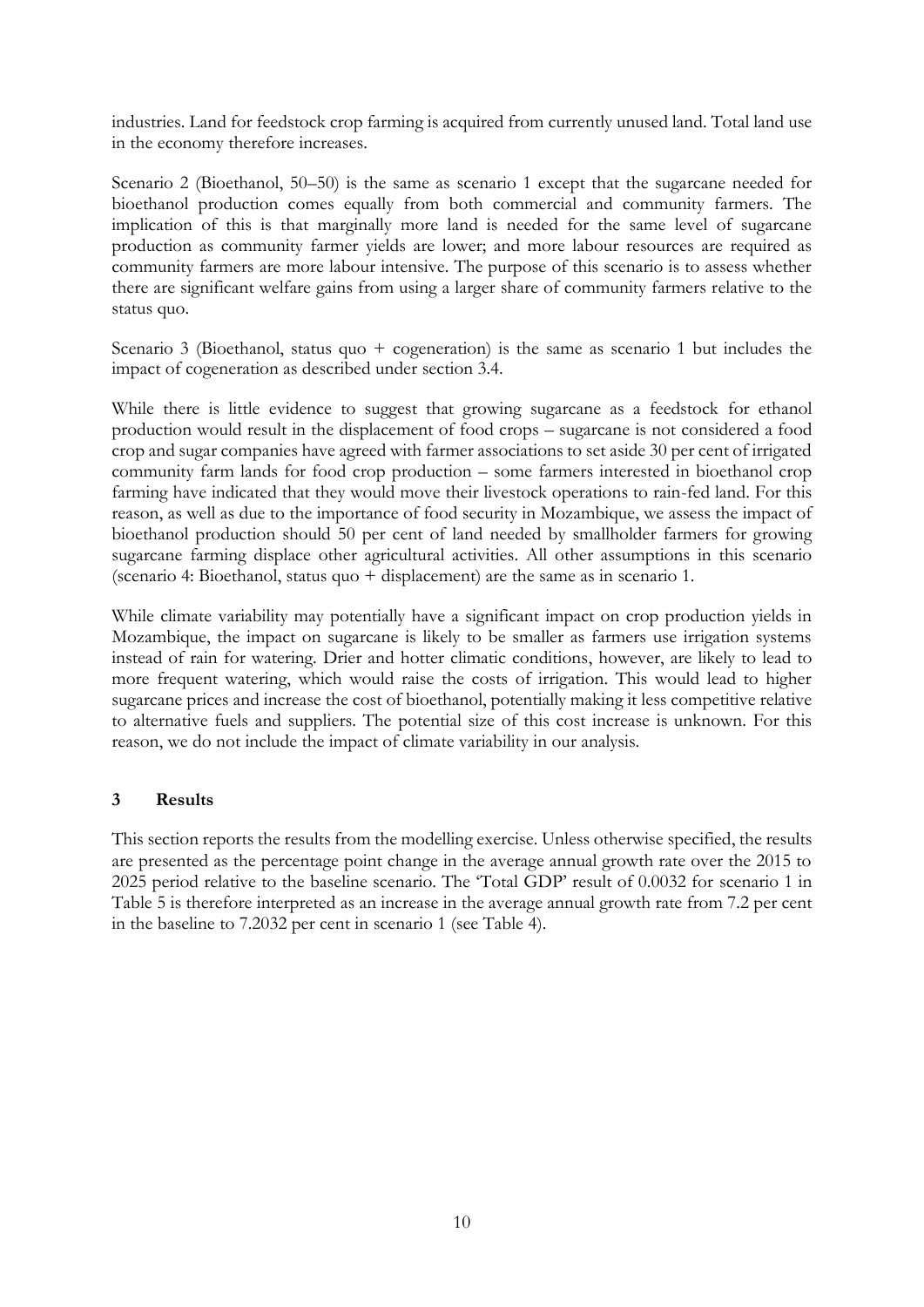## **3.1 Impacts on economic growth**

The results show that the development of a bioethanol sector in Mozambique has the potential to increase average annual real GDP growth, particularly if the bagasse waste from the process is transformed into electricity (see Tables 4 and 5). Average annual real GDP growth increases by 0.003 percentage points in scenario 1 versus 0.018 percentage points in scenario 3. This is equivalent to a 0.03 and 0.17 per cent increase in the level of real GDP by 2025. Increasing the share of bioethanol feedstock grown by smallholder farmers results in a marginally smaller increase in average annual real GDP growth. The switch to industrial crop farming also has a very small impact on the overall impact on real GDP growth, but remains positive.

To produce 1,400 million litres of bioethanol by 2025, sugarcane output must increase by 17.5 million tonnes per annum, requiring about a further 19,000 ha of land each year. We assume that land is acquired through the utilization of idle arable land in Mozambique, expanding the total land supply used in the country. Land supply increases by about 1.3 per cent per annum relative to 1 per cent in the baseline (see Table 4). In scenario 4, the expansion in land supply is smaller as we assume that 50 per cent of the increase needed for smallholder farmers is acquired through the displacement of other crops.

As indicated in section 3.1, the supply of labour remains unchanged between scenarios, increasing by 4 per cent per annum. The introduction of the bioethanol sector, however, increases the demand for labour. Thus, the average wage in the economy increases relative to the baseline. This increases the costs of production elsewhere in the economy and negatively affects sectors with price sensitive demand. The decline in valued added in some sectors offsets some of the gains from bioethanol production, thereby muting the positive impact on real GDP across all scenarios.

Sectors that experience a decrease in activity, however, release resources into the economy to be used elsewhere. This includes land which, across scenarios, is released primarily from the maize agriculture sub-sector to more profitable agriculture sub-sectors such as pulses, cassava, sorghum, and groundnut. These crops account for about 50 per cent of rural and lower income urban households' food crop diets. The endogenous shift in land use therefore limits the negative impact of industrial crop production on food security. With the displacement, land available to all nonbioethanol feedstock growers decreases, leading to a decline in volume of agriculture food crops available for consumption.

Food crop prices remain relatively unchanged in scenario 1 when bioethanol processing is introduced. Marginally lower food prices are experience in scenario 2 as the cost of land is lower than in scenario 1 due to larger additional supply. Food prices increase in scenario 3 relative to the baseline as increased demand for labour stimulated by lower electricity prices places further upward pressure on wages. The largest food price increases are experienced in scenario 4 as food production decreases due to land constraints. The exchange rate appreciates relative to the baseline scenario to maintain the current account balance due to increased bioethanol exports.

# **3.2 Changes in sector production**

Table 5 presents some sector impacts. Average annual growth in agriculture and manufacturing gross value added (GVA) increase by 0.01 and 0.005 percentage points in scenario 1 due to increased sugarcane production and bioethanol processing. Sub-sectors in agriculture and manufacturing with few links to the bioethanol industry experience slower growth, however, as higher average wages in the economy place pressure on these sub-sectors. The mining sector experiences the largest decrease in average annual growth as it is also negatively affected by the appreciation in the real exchange rate. The services sector, primarily transport and financial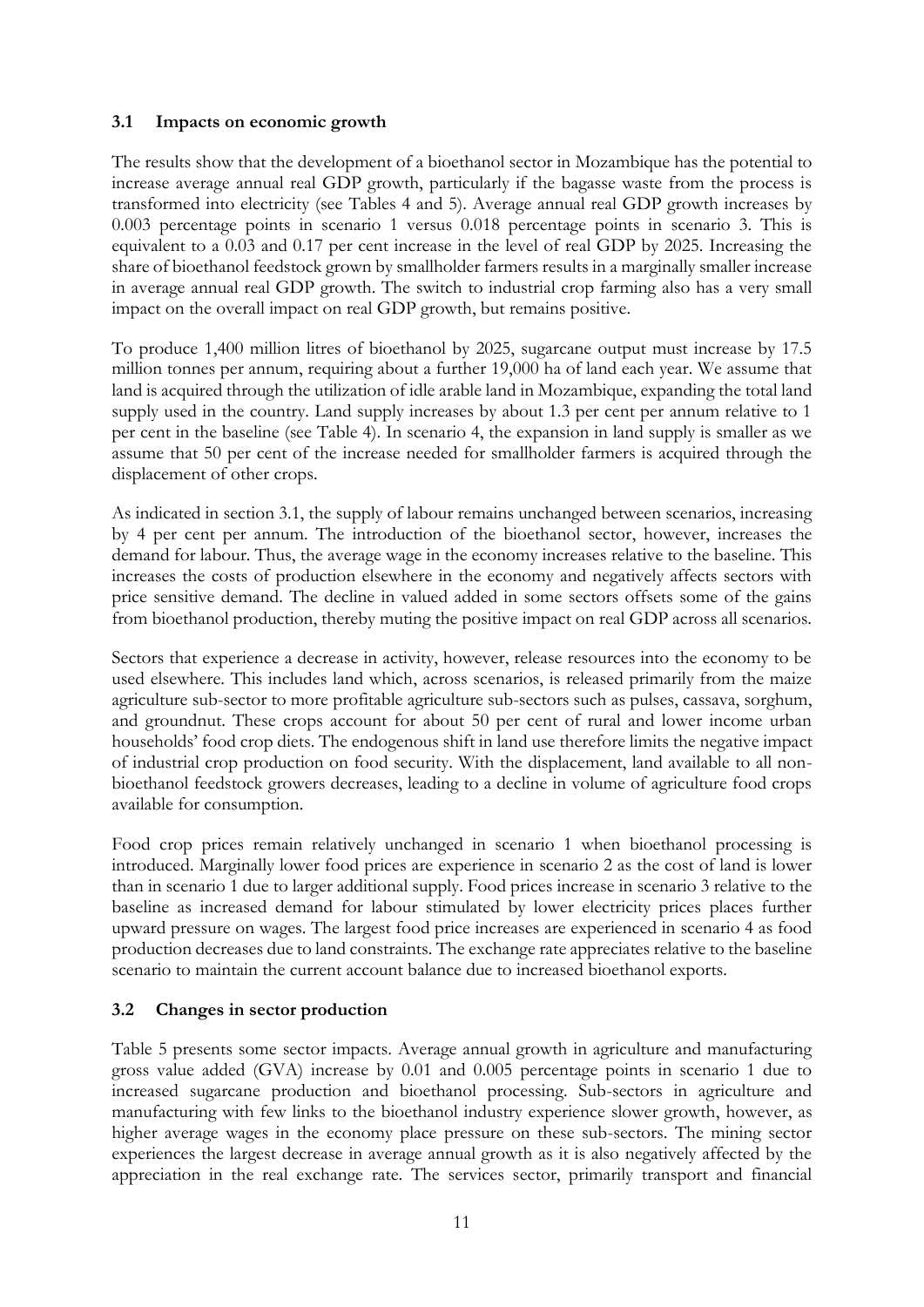services, experiences an increase in average annual growth due to strong links (directly and indirectly) with the bioethanol industry.

The impacts on electricity-intensive sectors are less negative in scenario 3, where electricity is produced as a by-product of bioethanol processing. Approximately 1225 GWh of electricity is produced from bagasse by 2025, adding 4 per cent to the volume of electricity supply in the country and reducing the price of electricity by 0.14 per cent. While, the higher labour price induces a shift to using more capital across all scenarios, this is amplified in scenario 3 due to the lower electricity price. Overall, however, the inclusion of cogeneration leads to stronger real GDP gains.

Displacing other agricultural activities for sugarcane farming leads to lower gains in real GDP growth relative to scenario 1, as food crop production declines. This increases prices and has knock-on effects on the rest of the economy through the linkages between sectors. Gains in real GDP growth are also smaller in scenario 2 (relative to scenario 1), where a larger share of sugarcane from community farmers is used for bioethanol processing. This is because smallholder farmers demand more labour placing further upward pressure on average wages.

|                               |                    |                                           | Deviation from baseline growth rate, 2015-25 (% point) |                          |                              |                              |  |  |
|-------------------------------|--------------------|-------------------------------------------|--------------------------------------------------------|--------------------------|------------------------------|------------------------------|--|--|
|                               |                    |                                           | Scenario 1                                             | Scenario 2               | Scenario 3                   | Scenario 4                   |  |  |
|                               | Share,<br>2012 (%) | <b>Baseline</b><br>growth,<br>2015-25 (%) | Bioethanol,<br>status quo                              | Bioethanol,<br>$50 - 50$ | Bioethanol +<br>cogeneration | Bioethanol +<br>displacement |  |  |
| <b>Total GDP</b>              | 100.0              | 7.2                                       | 0.0032                                                 | 0.0025                   | 0.0187                       | 0.0021                       |  |  |
| Agriculture                   | 28.5               | 7.7                                       | 0.0095                                                 | 0.0079                   | 0.0100                       | 0.0054                       |  |  |
| Food crops                    | 20.6               | 7.6                                       | 0.0008                                                 | 0.0009                   | 0.0021                       | $-0.0027$                    |  |  |
| Other agriculture             | 4.1                | 8.0                                       | $-0.0373$                                              | $-0.0392$                | $-0.0411$                    | $-0.0480$                    |  |  |
| Forestry and<br>fishing       | 3.8                | 8.3                                       | $-0.0062$                                              | $-0.0066$                | $-0.0051$                    | $-0.0062$                    |  |  |
| Mining                        | 3.4                | 5.7                                       | $-0.0110$                                              | $-0.0122$                | $-0.0123$                    | $-0.0099$                    |  |  |
| Manufacturing                 | 11.7               | 5.8                                       | 0.0053                                                 | 0.0026                   | 0.1511                       | 0.0057                       |  |  |
| Food processing               | 4.4                | 5.5                                       | $-0.0065$                                              | $-0.0068$                | $-0.0059$                    | $-0.0064$                    |  |  |
| Other<br>manufacturing        | 7.3                | 5.9                                       | $-0.0078$                                              | $-0.0094$                | $-0.0014$                    | $-0.0072$                    |  |  |
| Utilities and<br>construction | 6.4                | 7.6                                       | $-0.0020$                                              | $-0.0035$                | $-0.0002$                    | $-0.0015$                    |  |  |
| Services                      | 50.1               | 7.2                                       | 0.0004                                                 | 0.0008                   | 0.0022                       | 0.0005                       |  |  |

Table 5: Sector growth, 2015–25

Source: Authors' compilation based on results from the Mozambique CGE model.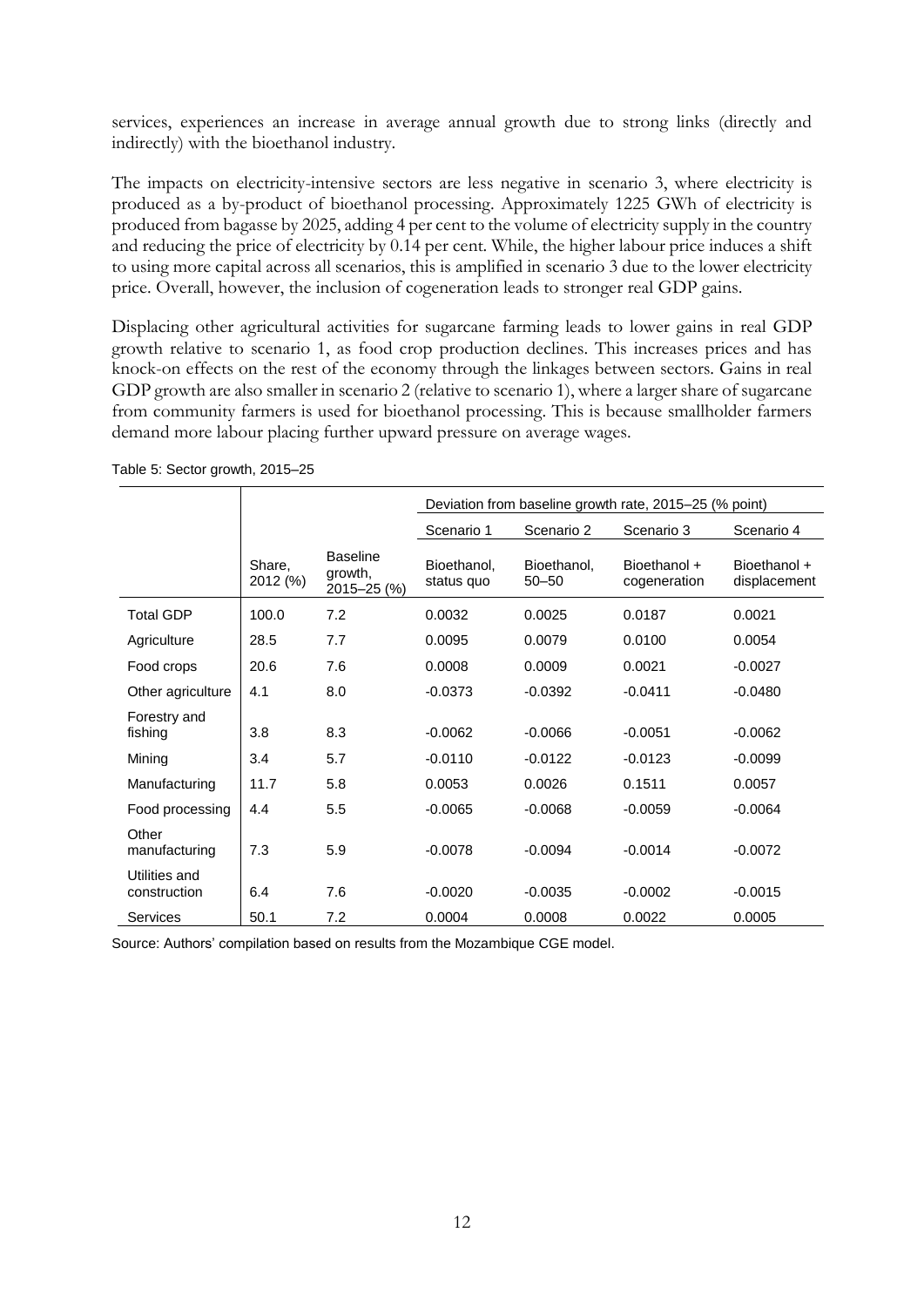### **3.3 Sector employment shifts**

The bioethanol industry is estimated to create around 56,000 jobs directly through feedstock and processing activities by 2025. In the case of larger community farmer sugarcane use (scenario 2), the number of potential jobs that can be created is almost 3,000 more, as community farmers are more labour intensive than commercial farmers. The bulk of employment generated by the bioethanol industry occurs in the production of the bioethanol feedstock as the processing activity is not very labour intensive.

The shift of labour into the bioethanol industry is matched by a shift of labour out of other sectors due to our assumption of full employment. Sectors that experience the largest declines in average annual growth are also those that experience the largest decreases in employment relative to the baseline scenario. Larger outflows are experienced in scenario 2 as more labour is needed in the bioethanol industry. Other manufacturing, and utilities and construction, experience smaller outflows of workers in scenario 3 as lower electricity prices reduce the decline in activity in these sectors. Sectors experiencing positive GVA growth relative to the baseline also experience smaller outflows of workers.

The employment shifts presented in Table 6 illustrate the significance of employment constraints on the economy-wide impacts of bioethanol and cogeneration production in Mozambique. Constrained labour will result in decreased activity in sectors less able to compete and smaller overall economic benefits. If this constraint is released, the GDP gains from bioethanol processing may be higher and lead to increased employment.

|                                      |                                                         | Deviation from baseline growth rate, 2015-25 (% point) |                          |                              |                              |  |  |  |
|--------------------------------------|---------------------------------------------------------|--------------------------------------------------------|--------------------------|------------------------------|------------------------------|--|--|--|
|                                      |                                                         | Scenario 1                                             | Scenario 2               | Scenario 3                   | Scenario 4                   |  |  |  |
|                                      | <b>Baseline</b><br>employment<br>growth,<br>2015-25 (%) | Bioethanol.<br>status quo                              | Bioethanol,<br>$50 - 50$ | Bioethanol +<br>cogeneration | Bioethanol +<br>displacement |  |  |  |
| Total                                | 4.0                                                     | 0.0000                                                 | 0.0000                   | 0.0000                       | 0.0000                       |  |  |  |
| Agriculture                          | 4.4                                                     | 0.0068                                                 | 0.0070                   | 0.0059                       | 0.0060                       |  |  |  |
| Food crops                           | 4.5                                                     | $-0.0080$                                              | $-0.0083$                | $-0.0083$                    | $-0.0074$                    |  |  |  |
| Other agriculture                    | 5.1                                                     | $-0.0445$                                              | $-0.0467$                | $-0.0493$                    | $-0.0534$                    |  |  |  |
| Forestry and fishing                 | 3.6                                                     | $-0.0082$                                              | $-0.0086$                | $-0.0082$                    | $-0.0080$                    |  |  |  |
| Mining                               | 0.4                                                     | $-0.0234$                                              | $-0.0255$                | $-0.0308$                    | $-0.0208$                    |  |  |  |
| Manufacturing                        | 3.5                                                     | $-0.0128$                                              | $-0.0139$                | $-0.0123$                    | $-0.0119$                    |  |  |  |
| Food processing                      | 4.0                                                     | $-0.0095$                                              | $-0.0099$                | $-0.0106$                    | $-0.0092$                    |  |  |  |
| Other manufacturing<br>Utilities and | 3.1                                                     | $-0.0170$                                              | $-0.0189$                | $-0.0146$                    | $-0.0153$                    |  |  |  |
| construction                         | 6.6                                                     | $-0.0041$                                              | $-0.0062$                | $-0.0019$                    | $-0.0033$                    |  |  |  |
| <b>Services</b>                      | 3.6                                                     | $-0.0011$                                              | $-0.0007$                | $-0.0008$                    | $-0.0009$                    |  |  |  |

#### Table 6: Sector employment, 2015–25

Source: Authors' compilation based on results from the Mozambique CGE model.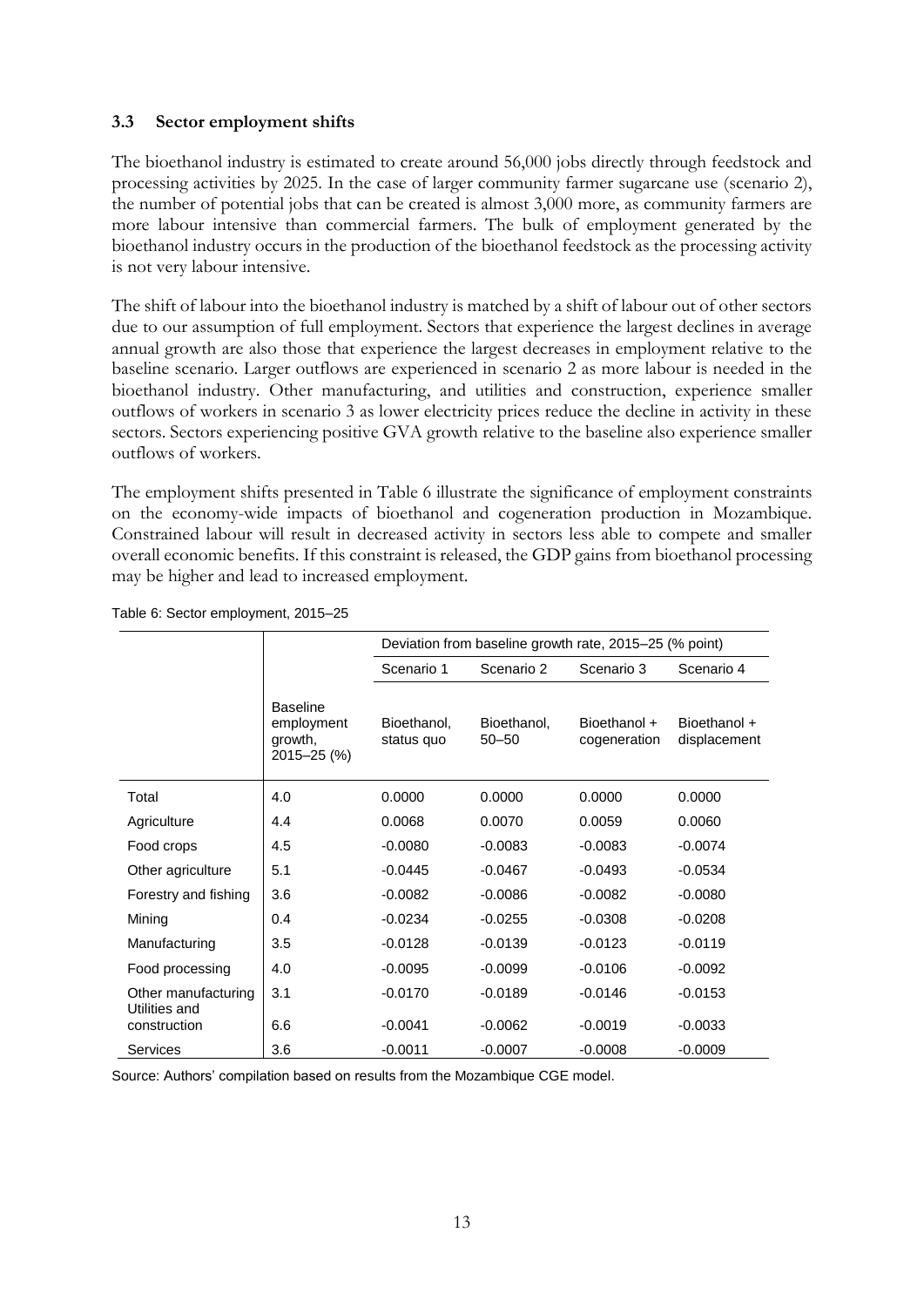### **3.4 Household welfare and food security**

The impact on household welfare by quintile for rural and urban households is presented in Table 7. In this paper, we use real per capita consumption as an indicator of welfare as it measures the real purchasing power of households. Overall, the introduction of a bioethanol industry in Mozambique has small but positive impacts on welfare, as expected, more so for households in rural areas.

|              |                                    |                                        | Deviation from baseline growth rate, 2015–25 (% point) |                          |                              |                              |  |  |
|--------------|------------------------------------|----------------------------------------|--------------------------------------------------------|--------------------------|------------------------------|------------------------------|--|--|
|              |                                    |                                        | Scenario 1                                             | Scenario 2               | Scenario 3                   | Scenario 4                   |  |  |
|              | Per capita<br>consumption,<br>2012 | <b>Baseline</b><br>growth,<br>2015 (%) | Bioethanol,<br>status quo                              | Bioethanol,<br>$50 - 50$ | Bioethanol +<br>cogeneration | Bioethanol +<br>displacement |  |  |
| <b>Rural</b> | 9,104                              | 5.5                                    | 0.0012                                                 | 0.0012                   | 0.0026                       | $-0.0011$                    |  |  |
| Quintile 1   | 3,173                              | 5.6                                    | 0.0007                                                 | 0.0007                   | 0.0020                       | $-0.0020$                    |  |  |
| Quintile 2   | 5,190                              | 5.5                                    | 0.0010                                                 | 0.0010                   | 0.0024                       | $-0.0016$                    |  |  |
| Quintile 3   | 13,661                             | 5.5                                    | 0.0012                                                 | 0.0012                   | 0.0025                       | $-0.0013$                    |  |  |
| Quintile 4   | 10,823                             | 5.5                                    | 0.0012                                                 | 0.0013                   | 0.0026                       | $-0.0011$                    |  |  |
| Quintile 5   | 15,218                             | 5.5                                    | 0.0013                                                 | 0.0014                   | 0.0028                       | $-0.0004$                    |  |  |
| Urban        | 17,567                             | 4.4                                    | 0.0010                                                 | 0.0011                   | 0.0033                       | 0.0005                       |  |  |
| Quintile 1   | 2,694                              | 4.5                                    | 0.0008                                                 | 0.0008                   | 0.0025                       | $-0.0011$                    |  |  |
| Quintile 2   | 1,859                              | 4.5                                    | 0.0000                                                 | $-0.0002$                | 0.0020                       | $-0.0008$                    |  |  |
| Quintile 3   | 3,965                              | 4.4                                    | 0.0001                                                 | 0.0000                   | 0.0024                       | $-0.0005$                    |  |  |
| Quintile 4   | 11,473                             | 4.4                                    | 0.0003                                                 | 0.0002                   | 0.0026                       | $-0.0003$                    |  |  |
| Quintile 5   | 49,241                             | 4.3                                    | 0.0012                                                 | 0.0013                   | 0.0035                       | 0.0008                       |  |  |

Table 7: Real per capita consumption, 2015–25

Source: Authors' compilation based on results from the Mozambique CGE model.

In scenario 1, average annual growth in rural household welfare increases by 0.0012 percentage points with all quintiles experiencing an improvement in welfare. This is equivalent to an improvement of 0.01 per cent by 2025. The increase in rural household welfare is the result of increased incomes from land and labour. Land incomes increase due to increased supply, while labour incomes rise due to higher wages. Welfare gains are marginally smaller for urban households as enterprise income (i.e. returns on capital) decreases relative to the baseline scenario. Enterprise income is lower due to lower non-bioethanol production, as scarce resources are shifted away towards biofuels-related activities. Welfare impacts are only marginally stronger under scenario 2, as higher wage incomes are offset by lower land incomes. Land incomes are marginally smaller in scenario 2 than scenario 1 as the larger increase in supply lowers the return to land.

Both rural and urban households experience larger welfare gains in scenario 3. This is expected as overall activity in the economy is higher. Gains to urban household welfare, however, are larger than to rural household welfare as the additional electricity favours capital-intensive industries. Welfare losses are experience under scenario 4 as lower land availability for non-bioethanol use results in lower production and hence less demand for other factors of production. Welfare is also negatively affected in this scenario by higher prices in the economy.

Across scenarios, household food consumption increases. While the consumption of both food crops as well as processed food increases, there is a marginal shift to consuming more processed foods by both rural and urban households. Urban households, primarily low-income households,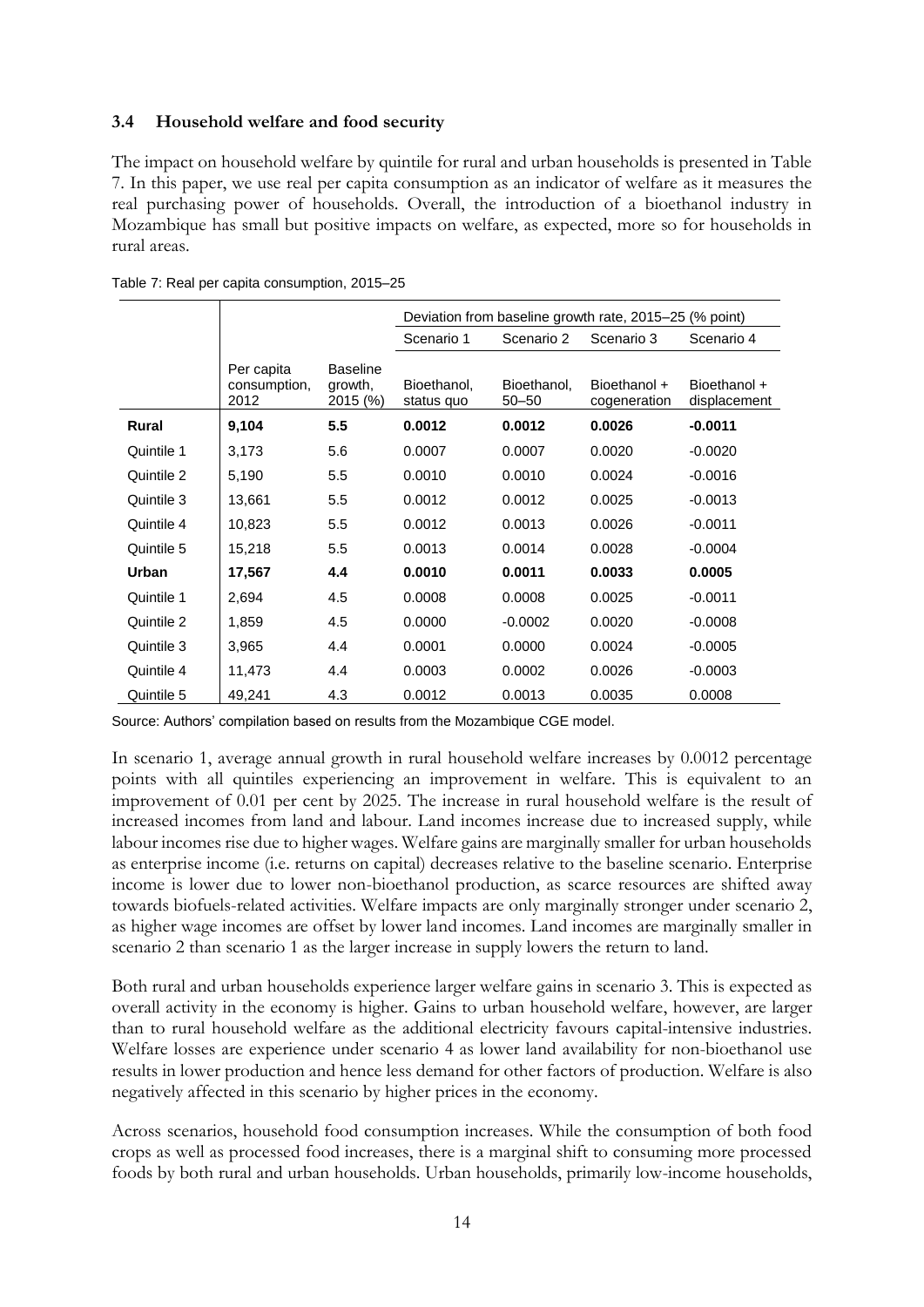decrease their consumption of own-produced foods, choosing instead to consume more storebought foods. While rural households increase their consumption of both own-produced and purchased foods, the share of purchased foods increases.

# **3.5 Releasing the constraint of unskilled labour**

In addition to the scenarios considered above, we also assess the impact on the Mozambique economy if sufficient unskilled labour (i.e. labour with primary school education or less) was available to meet the increase in demand. Experience from existing sugar operations suggests that, to a degree, labour is constrained during peak harvesting times as sugar companies import labour from other regions to meet the increase in labour demand. The option to draw in labour, however, suggests that workers are available to supply the demanded labour.

|                                | Deviation from baseline growth rate, 2015-25 (% point) |                          |                              |                              |  |  |  |
|--------------------------------|--------------------------------------------------------|--------------------------|------------------------------|------------------------------|--|--|--|
|                                | Scenario 1                                             | Scenario 2               | Scenario 3                   | Scenario 4                   |  |  |  |
|                                | Bioethanol,<br>status quo                              | Bioethanol,<br>$50 - 50$ | Bioethanol +<br>cogeneration | Bioethanol +<br>displacement |  |  |  |
| <b>Total GDP</b>               | 0.0068                                                 | 0.0062                   | 0.0220                       | 0.0056                       |  |  |  |
| Agriculture                    | 0.0149                                                 | 0.0135                   | 0.0155                       | 0.0107                       |  |  |  |
| Mining                         | $-0.0090$                                              | $-0.0101$                | $-0.0103$                    | $-0.0078$                    |  |  |  |
| Manufacturing<br>Utilities and | 0.0088                                                 | 0.0063                   | 0.1502                       | 0.0092                       |  |  |  |
| construction                   | 0.0017                                                 | 0.0004                   | 0.0035                       | 0.0022                       |  |  |  |
| Services                       | 0.0029                                                 | 0.0033                   | 0.0048                       | 0.0029                       |  |  |  |
|                                |                                                        |                          |                              |                              |  |  |  |
| Total<br>employment            | 0.0052                                                 | 0.0053                   | 0.0053                       | 0.0051                       |  |  |  |
| Agriculture                    | 0.0153                                                 | 0.0156                   | 0.0146                       | 0.0141                       |  |  |  |
| Mining                         | $-0.0177$                                              | $-0.0195$                | $-0.0248$                    | $-0.0150$                    |  |  |  |
| Manufacturing<br>Utilities and | $-0.0063$                                              | $-0.0072$                | $-0.0055$                    | $-0.0054$                    |  |  |  |
| construction                   | 0.0017                                                 | $-0.0001$                | 0.0040                       | 0.0024                       |  |  |  |
| Services                       | 0.0017                                                 | 0.0022                   | 0.0021                       | 0.0019                       |  |  |  |
| Per capita<br>consumption      |                                                        |                          |                              |                              |  |  |  |
| Rural                          | 0.0057                                                 | 0.0058                   | 0.0072                       | 0.0034                       |  |  |  |
| Urban                          | 0.0038                                                 | 0.0040                   | 0.0062                       | 0.0033                       |  |  |  |

Table 8: Economic impacts under unconstrained low-skilled labour

Source: Authors' compilation based on results from the Mozambique CGE model.

We therefore assess the impact of bioethanol production in Mozambique were the industry able to pull in additional labour supply. Labour supply in these scenarios (as well as the baseline scenario) is modelled as an upward sloping supply curve, which means that while labour can be drawn in by a higher wage, the supply of this labour is not infinite. Skilled labour is still assumed to be fully employed. The release of the unskilled labour constraint in all scenarios, including the base, results in larger GDP gains as average wage increases in the economy are partly offset by the increase in labour supply. Average annual real GDP growth is almost 0.004 percentage points higher relative to the baseline scenario. Welfare impacts (reported here as per capita consumption increases) remain positive and improve relative to the labour-constrained scenarios. Average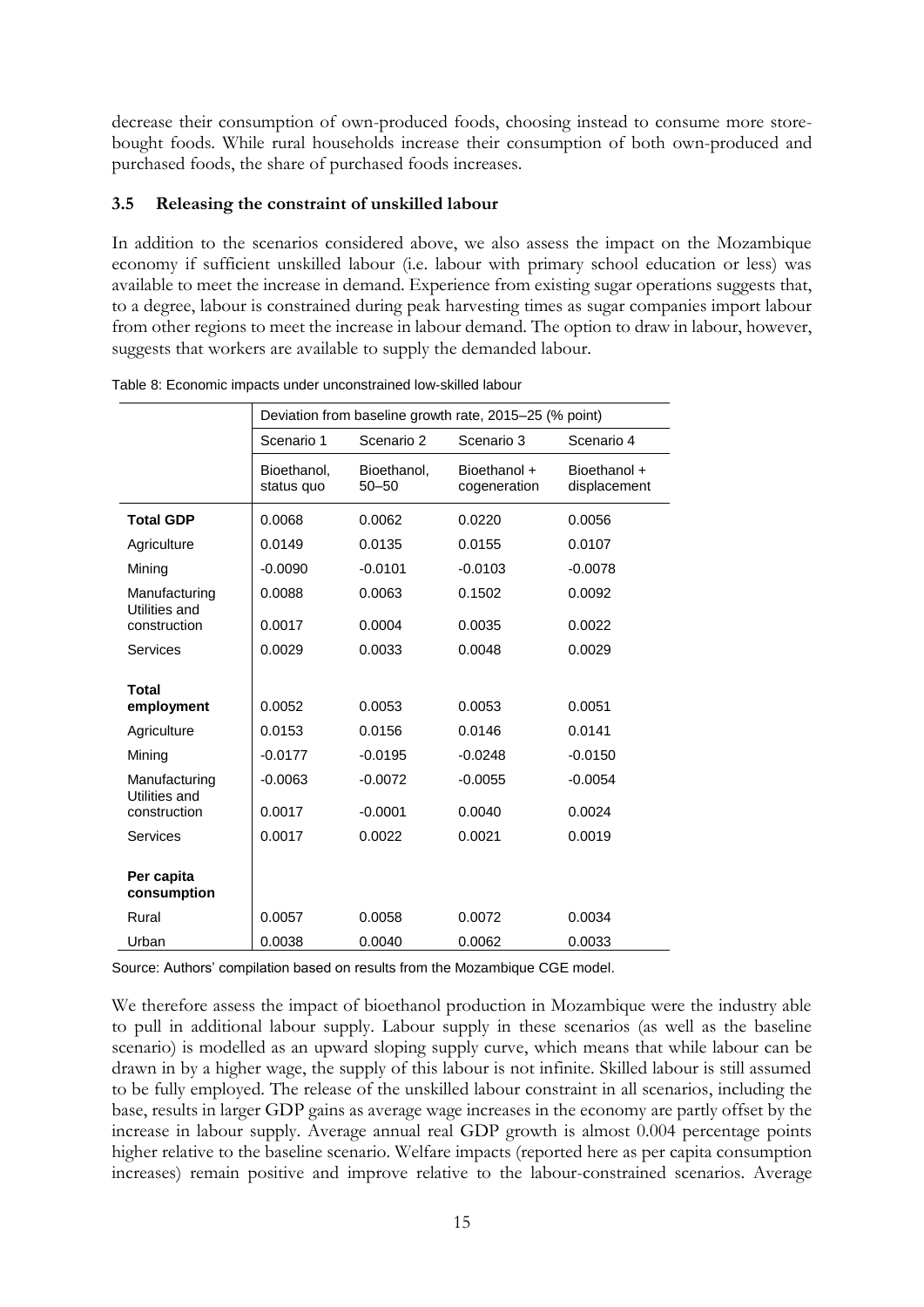annual employment growth is around 0.005 percentage points higher. As expected, the bulk of jobs are created in the agriculture sector. The mining sector continues to experience a decrease in activity and employment due to the appreciation in the exchange rate.

# **4 Conclusions and recommendations**

Developments in EU trade policy, Mozambique's main sugar exporting market, along with the current global sugar surplus has brought about the need for the government of Mozambique to think about reforming the sector to ensure continued growth and protect the workers in the sector. Biofuel production provides the country with an alternative market for its sugarcane. Expected demand from the SADC region, particularly from South Africa, provides a particularly good opportunity for Mozambique given existing relations between the countries, favourable tariffs under the SADC Protocol, and its proximity to this market. Transforming the sugar industry into a bioethanol industry will require very little change for large benefits (Schut et al. 2010). Furthermore, coupling bioethanol production with biomass cogeneration provides additional economic opportunities and can assist the country in energy security.

Studies by Schut et al. (2010), Arndt et al. (2012), and Tembe and Baloi (2016) highlight that the country possesses the biophysical properties needed to become a key ethanol producer on the African continent. Furthermore, investor interest in previous attempts to develop a biodiesel sector (see Schut et al. 2010) indicates that the necessary investment for the development of the sector is highly likely to be available. Estimated sugarcane farming budgets from field studies by CEPPAG, coupled with international processing budgets, show that Mozambique has the potential to produce bioethanol at internationally competitive prices of around US\$0.30/L.

Ethanol production is found to have a positive impact on economic growth and employment. The production of 1,400 million litres for the South African market by 2025 is likely to increase real GDP growth by 0.03 percentage points per annum; however, if cogeneration from bagasse is also adopted these gains increase to 0.19. GDP gains may be higher if sufficient labour resources are available. This is illustrated in Table 8, where the unskilled labour constraint is eased. This finding highlights the importance of enabling efficient labour markets that allow labour mobility. The bioethanol industry directly creates around 56,000 jobs. The bulk of these occur in feedstock farming, which primarily uses unskilled labour. The results also show that the introduction of sugarcane for industrial use does not necessarily have to jeopardize food security in the case of Mozambique; and, for many households, welfare increases.

To reap the benefits from the development of a bioethanol industry in Mozambique, mistakes from previous experiences must be avoided (see Kegode 2015; and Tembe and Baloi 2016). The most crucial of these is the guarantee of purchase for bioethanol feedstock crops. In the case of biodiesel production in Mozambique many farmers were left stranded with jatropha which was supposed to be used in biodiesel production. Transport and logistic constraints, while potentially avoidable through appropriate ethanol processing plant placement, require further analysis as high costs may reduce the international competitiveness of Mozambique as a bioethanol supplier. The vulnerability of the sector due to climatic changes, while not considered in this paper, is also important and should be considered in future research.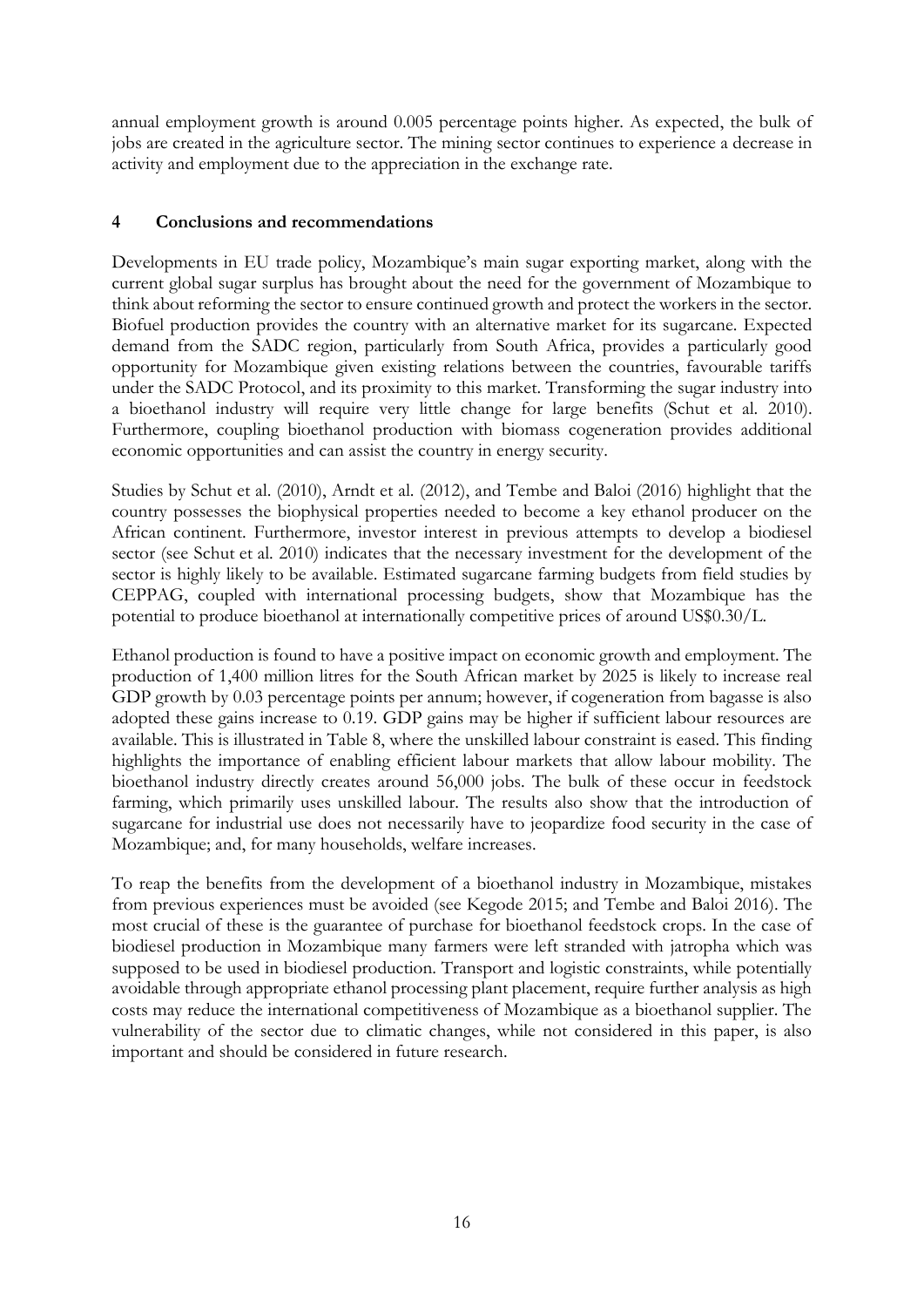#### **References**

- APEC (Asia-Pacific Economic Cooperation). (2010). *Biofuel Costs, Technologies and Economics in APEC Economies*. Available at: http://publications.apec.org/publicationdetail.php?pub\_id=1121 (accessed 13 January 2017).
- Arndt, C., K. Pauw, and J. Thurlow (2012). 'Biofuels and Economic Development: A Computable General Equilibrium Analysis for Tanzania'. *Energy Economics* 34(6): 1922–30.
- Braude, W. (2015). 'Towards a SADC Fuel Ethanol Market from Sugarcane, Regulatory Constraints and a Model for Regional Sectoral Integration'. Emet Consulting/ACCORD Development Consulting. Presentation at TIPS Forum 2015: Regional Industrialisation and Regional Integration.
- CEPPAG (Centro de Estudos de Políticas e Programas Agroalimentares) (2016). 'Technology Package for Sugar Cane Production and Processing in Mozambique'. Contribution to Regional Growth and Development Project. Email correspondence, 23 June.
- Deepchand, K. (2005). 'Sugar Cane Bagasse Energy Cogeneration Lessons from Mauritius'. Paper presented to the Parliamentarian Forum on Energy Legislation and Sustainable Development, Cape Town, South Africa, 5–7 October 2005. Mauritius Sugar Authority: Mauritius. Available at: http://www.un.org/esa/sustdev/sdissues/energy/op/parliamentarian\_forum/deepchand\_ bagasse.pdf (accessed 13 January 2017).
- FAOSTAT (2016). Food and agriculture data. Available at: www.fao.org/faostat/en/#home (accessed 23 January 2017).
- Hartley, F., D. van Seventer, P.C. Samboko, and C. Arndt (forthcoming). 'Economy-wide Implications of Biofuel Production in Zambia'. WIDER Working Paper. Helsinki: UNU-WIDER.
- IEA (2015). *Medium-term Renewable Energy Market Report 2015*. Paris: International Energy Agency. Available at: https://www.iea.org/bookshop/708-Medium-Term\_Renewable\_Energy\_Market\_Report\_2015 (accessed 23 January 2017).
- IMF (International Monetary Fund) (2016). World Economic Outlook Database, April. Available at: https://www.imf.org/external/pubs/ft/weo/2016/01/weodata/weorept.aspx?pr.x=65&pr .y=7&sy=2012&ey=2021&scsm=1&ssd=1&sort=country&ds=.&br=1&c=688&s=NGDP  $RPCH\&grp=0\&a= (accessed 23$  January 2017).
- Jones, S., and F. Tarp (2015). 'Understanding Mozambique's Growth Experience through an Employment Lens'. Working Paper 2015/109. Helsinki: UNU-WIDER. Available at: https://www.wider.unu.edu/sites/default/files/wp2015-109.pdf (accessed 23 January 2017).
- Kegode, P. (2015). 'Sugar in Mozambique: Balancing Competitiveness with Protection'. Mozambique Support Program for Economic and Enterprise Development (SPEED). USAID, Mozambique. Available at: http://www.speed-program.com/wpcontent/uploads/2015/08/2015-SPEED-Report-018-Sugar-in-Mozambique-balancingcompetitiveness-with-protection-EN.pdf (accessed 13 Janaury 2017).
- Ministry of Energy and Public Utilities (2015). *Energy Observatory Report 2013*. Mauritius: Energy Efficiency Management Office, Ministry of Energy and Public Utilities. Available at: http://publicutilities.govmu.org/English/publications/Documents/Energy%20Observator y%20Report%202013.PDF (accessed 13 January 2017).